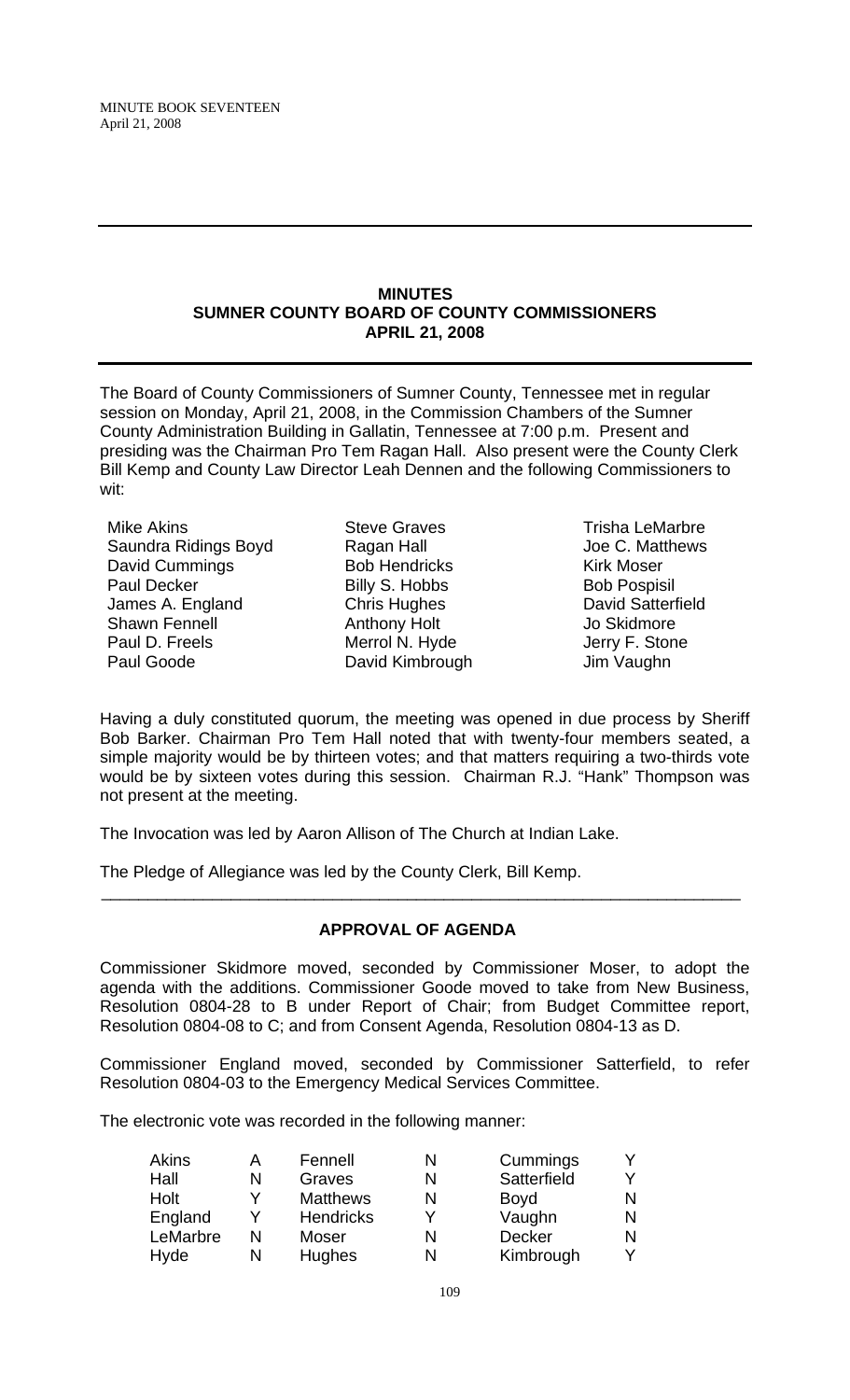| Goode        | Skidmore | Freels   |   |
|--------------|----------|----------|---|
| <b>Stone</b> | Hobbs    | Pospisil | N |
|              |          |          |   |

**REFER Yes: 9 No: 14 Abs: 1 07:12 PM**

Chairman Pro Tem Hall declared the motion to refer failed to pass.

The electronic vote was recorded in the following manner:

| <b>AMEND</b> |   | <b>Yes: 24</b>   | <b>No: 0</b> | Abs: 0        | 07:13 PM |
|--------------|---|------------------|--------------|---------------|----------|
| <b>Stone</b> |   | <b>Hobbs</b>     | Y            | Pospisil      |          |
| Goode        | Y | Skidmore         | Y            | Freels        | Y        |
| Hyde         |   | Hughes           | Y            | Kimbrough     | Y        |
| LeMarbre     | Y | Moser            | Y            | <b>Decker</b> |          |
| England      | Y | <b>Hendricks</b> | Y            | Vaughn        | Y        |
| Holt         | Y | <b>Matthews</b>  | Y            | <b>Boyd</b>   |          |
| Hall         |   | Graves           | Y            | Satterfield   | Y        |
| Akins        |   | Fennell          | Y            | Cummings      |          |
|              |   |                  |              |               |          |

Chairman Pro Tem Hall declared the amendments to the agenda approved by the body.

 The Commission approved the agenda as amended by unanimous voice vote of the body.

# **APPROVAL OF MINUTES**

The minutes for the meeting of this body held on March 17, 2008, and recorded in the office of the Clerk, Bill Kemp, were approved by voice vote after Commissioner Goode made the motion, seconded by Commissioner Vaughn.

# **RECOGNITION OF THE PUBLIC**

 Chairman Pro Tem Hall opened the floor to allow the public to speak concerning any matter on the agenda.

Bob Gideon, Principal of Portland High School, spoke in regard to the Commission funding the request to remodel the Portland High School bleachers.

Wes Reade of 888 Lakeshore Drive in Gallatin and the following others spoke in favor of building the new gym at the Merrol Hyde Magnet School:

Janie Pearson of 909 Lakeshore Drive in Gallatin Sarah Musgrave of 1040 Stirlingshire Drive in Hendersonville Sioman Hickerson of 616 Angela Circle in Goodlettsville Valerie Trantum of 1110 Winding Way in White House Jessica Ferrell of 1038 Gadwall Circle in Hendersonville Zach Young of 3375 Patton Branch Road in Goodlettsville Thomas Lewis of 100 Stillwater Lane in Hendersonville Tim Kolp of 100 Cedar Ridge Way Frank Bacus of 1115 Longview Drive Mike Bissenbraun of 608N Russell St in Portland Charly Lyons of 101 Ballentrae Drive in Hendersonville

Mary L Eldridge of 139 Alexander Lane in Bethpage spoke in favor of keeping the Animal Control facility as it is.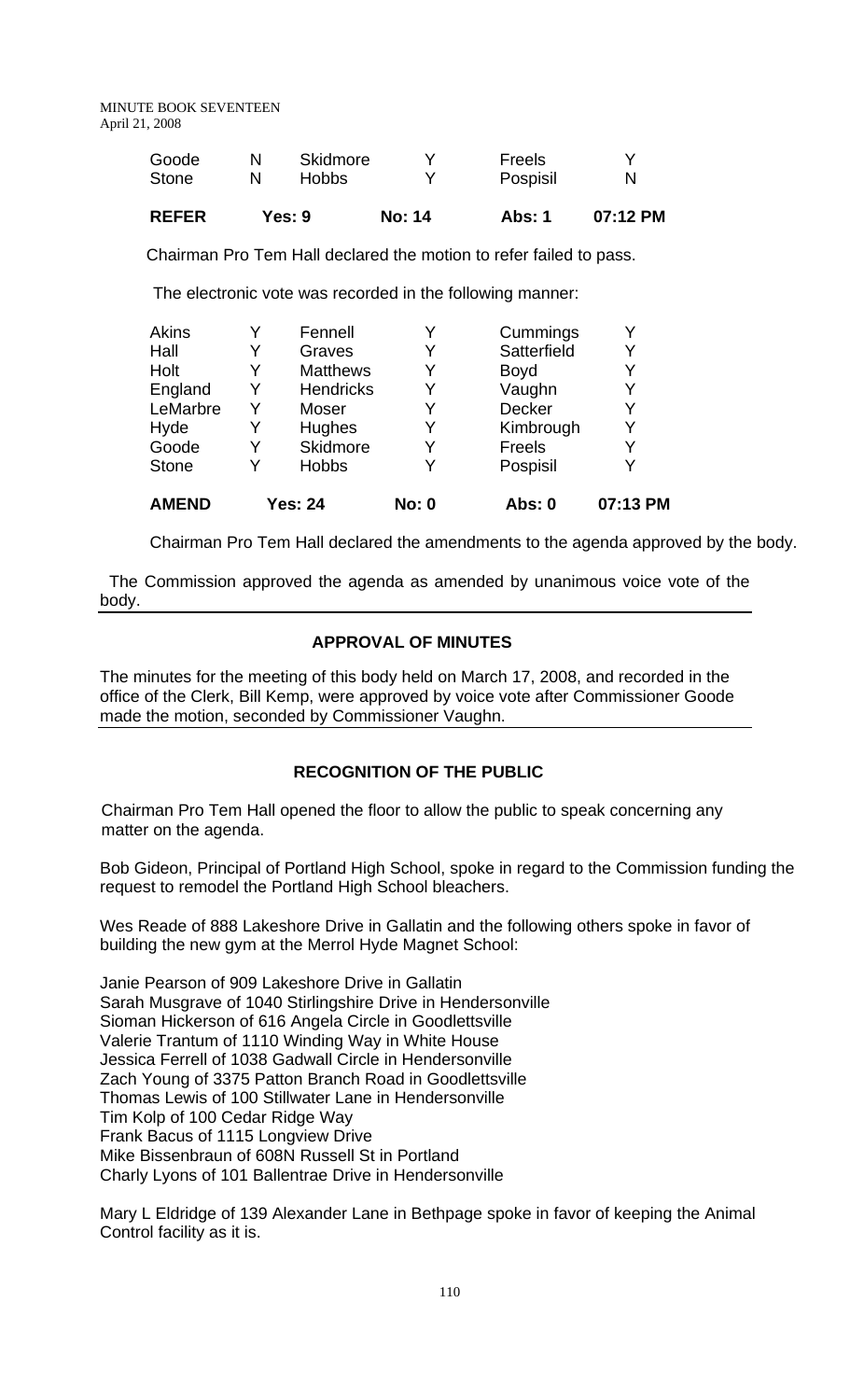Peg Petrelli of 135 Riviera Drive in Hendersonville spoke in favor of allowing the Sheriff's Department to take over the Animal Control operation.

Jimmy Overton of 901 Lakeview Drive requested the Commission to consider paving the parking lot at Gallatin High School that had been approved by a previous Commission.

Delores Whitfield of 129 Cumberland Shores Drive in Hendersonville spoke in favor of allowing a non-profit to run the Animal Control facility.

Coach Mike Bever of 412 Ranch Road in Portland spoke in favor of funding the remodel of the Portland High School bleachers.

Lynn Corlea asked the Commission to vote as Jesus would on the animal control issue.

Darrel Johnston of 1403 Shoreside Drive in Hendersonville spoke on the matter of animal control, requesting the Commission to vote to allow the Sheriff to take over the facility.

Ken Wilbur, Mayor of the City of Portland, spoke in favor of the Commission voting to fund the Portland High School football stadium.

Ken Duncan of Hendersonville spoke in favor of animal control being taken over by the Sheriff's Department.

Diana Townsend of 622 Neals Lane in Gallatin encouraged the Commission to allow a nonprofit agency to operate the animal control facility.

\_\_\_\_\_\_\_\_\_\_\_\_\_\_\_\_\_\_\_\_\_\_\_\_\_\_\_\_\_\_\_\_\_\_\_\_\_\_\_\_\_\_\_\_\_\_\_\_\_\_\_\_\_\_\_\_\_\_\_\_\_\_\_\_\_\_\_\_\_\_\_\_

With no one else wishing to speak, recognition of the public was closed.

# **REPORT OF THE CHAIR**

Chairman Pro Tem Hall read the following resolution into the record:

#### **A RESOLUTION HONORING MS. FRANCES GILLESPIE**

 **WHEREAS,** Ms. Frances Gillespie, a kindergarten teacher at North Sumner Elementary School, has been recognized as Teacher of the Year; and

**WHEREAS,** Ms. Gillespie's philosophy of teaching has positively influenced the lives of students, helped to build leadership skills for tomorrow and by her example is a well loved member of our community; and

**WHEREAS,** Ms. Gillespie has dedicated her life and teaching career to furthering the education and character of students and has given countless hours to numerous educational endeavors and by her actions has made this community a better place in which to live.

**NOW, THEREFORE, BE IT RESOLVED** by the Sumner County Board of County Commissioners meeting in regular session on this the 21<sup>st</sup> day of April, 2008 that this body does hereby congratulate Ms. Frances Gillespie for her dedication and service to the youth of this County and for her receipt of this award; and

**BE IT FURTHER RESOLVED** that this resolution is to be spread upon the minutes of this body and a copy of this resolution is to be provided to Ms. Frances Gillespie.

\_\_\_\_\_\_\_\_\_\_\_\_\_\_\_\_\_\_\_\_\_\_\_\_\_\_\_\_\_\_\_\_\_\_\_\_\_\_\_\_\_\_\_\_\_\_\_\_\_\_\_\_\_\_\_\_\_\_\_\_\_\_\_\_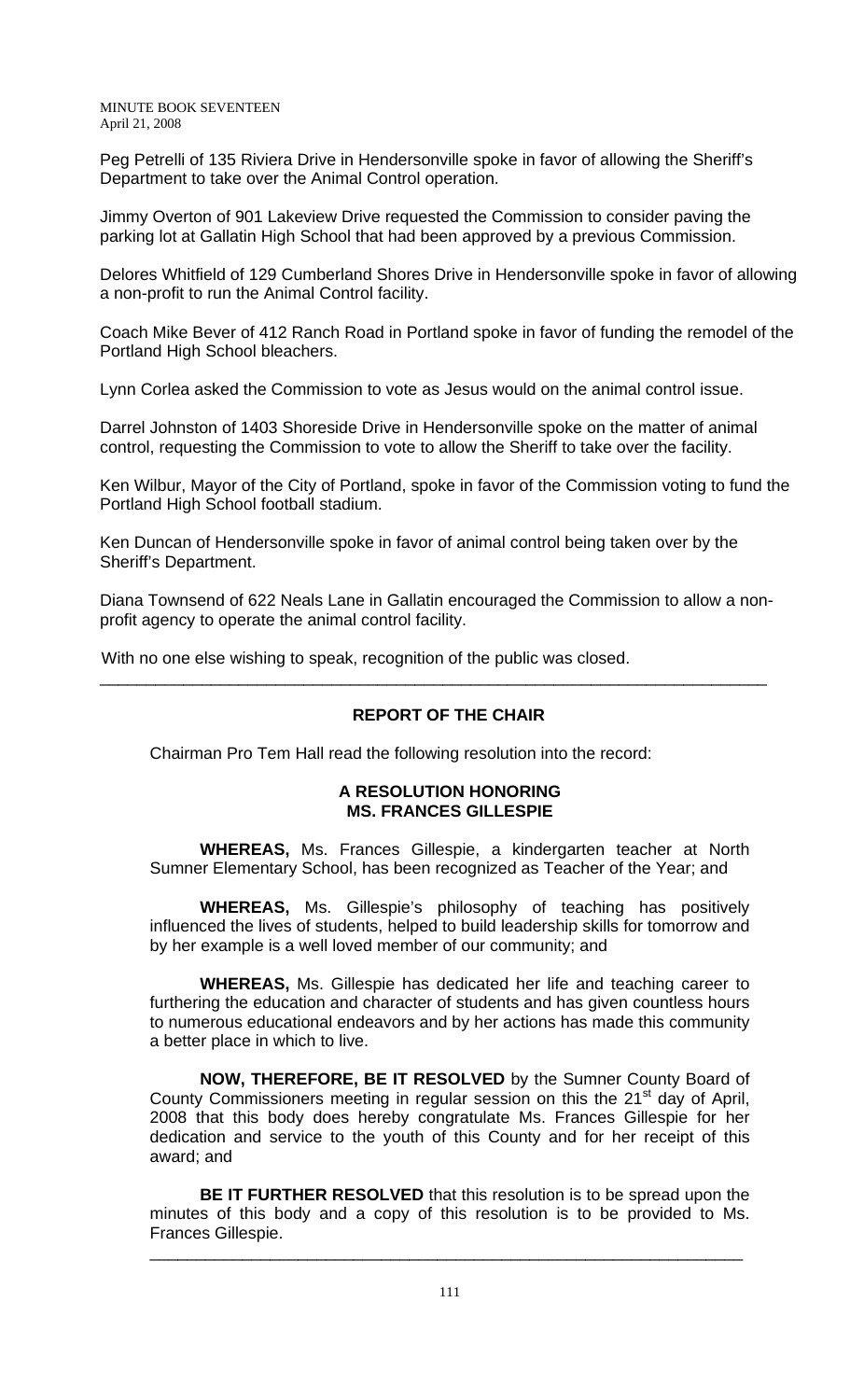Upon motion of Commissioner Goode, seconded by Commissioner Vaughn, the Commission approved the Certificate of Recognition.

\_\_\_\_\_\_\_\_\_\_\_\_\_\_\_\_\_\_\_\_\_\_\_\_\_\_\_\_\_\_\_\_\_\_\_\_\_\_\_\_\_\_\_\_\_\_\_\_\_\_\_\_\_\_\_\_\_\_\_\_\_\_\_\_

Chairman Pro Tem Hall read the following resolution into the record:

#### **A RESOLUTION HONORING MS. BETTY JO KEPLEY**

**WHEREAS,** Ms. Betty Jo Kepley, a science teacher at Portland Middle School, has devoted herself to the service of others and in recognition of her service has been chosen as "Teacher of the Year"; and

**WHEREAS,** Ms. Kepley has positively affected the lives of students through her commitment to science and compassion for others and serves as a practical model of what students are learning; and

**WHEREAS,** Ms. Kepley, through her services and example as a teacher, has aided in the growth and development of our community.

 **NOW THEREFORE, BE IT RESOLVED** by the Sumner County Board of County Commissioners meeting in regular session on this the  $21<sup>st</sup>$  day of April, 2008 that this body does hereby commend Ms. Betty Jo Kepley for her dedication and outstanding service to the youth of our county; and

**BE IT FURTHER RESOLVED** that this resolution is to be spread on the minutes of this body and the Clerk is to provide a copy of this resolution to Ms. Betty Jo Kepley.

\_\_\_\_\_\_\_\_\_\_\_\_\_\_\_\_\_\_\_\_\_\_\_\_\_\_\_\_\_\_\_\_\_\_\_\_\_\_\_\_\_\_\_\_\_\_\_\_\_\_\_\_\_\_\_\_\_\_\_\_\_\_\_\_

Upon motion of Commissioner Goode, seconded by Commissioner Cummings, the Commission approved the Certificate of Recognition.

\_\_\_\_\_\_\_\_\_\_\_\_\_\_\_\_\_\_\_\_\_\_\_\_\_\_\_\_\_\_\_\_\_\_\_\_\_\_\_\_\_\_\_\_\_\_\_\_\_\_\_\_\_\_\_\_\_\_\_\_\_\_\_\_

Chairman Pro Tem Hall read the following resolution into the record:

#### **A RESOLUTION HONORING MRS. JACKIE WILBER**

 **WHEREAS,** Mrs. Jackie Wilber, a second grade teacher, was recently selected as Teacher of the Year at Watt Hardison Elementary School; and

**WHEREAS,** Mrs. Wilber has positively affected the lives of students through her example as a leader and is well respected among her colleagues; and

**WHEREAS,** Mrs. Wilber has been teaching for eighteen years and by her example has influenced many students, as well as young teachers, in the importance of the pursuit of knowledge, and has made learning fun, easier and has encouraged her students to succeed, not only in the classroom, but in the challenges of life.

**NOW, THEREFORE, BE IT RESOLVED** by the Sumner County Board of County Commissioners meeting in regular session on this the 21<sup>st</sup> day of April, 2008 that this body does hereby commend and congratulate Mrs. Jackie Wilber for her dedication and service to this county and for her receipt of this award; and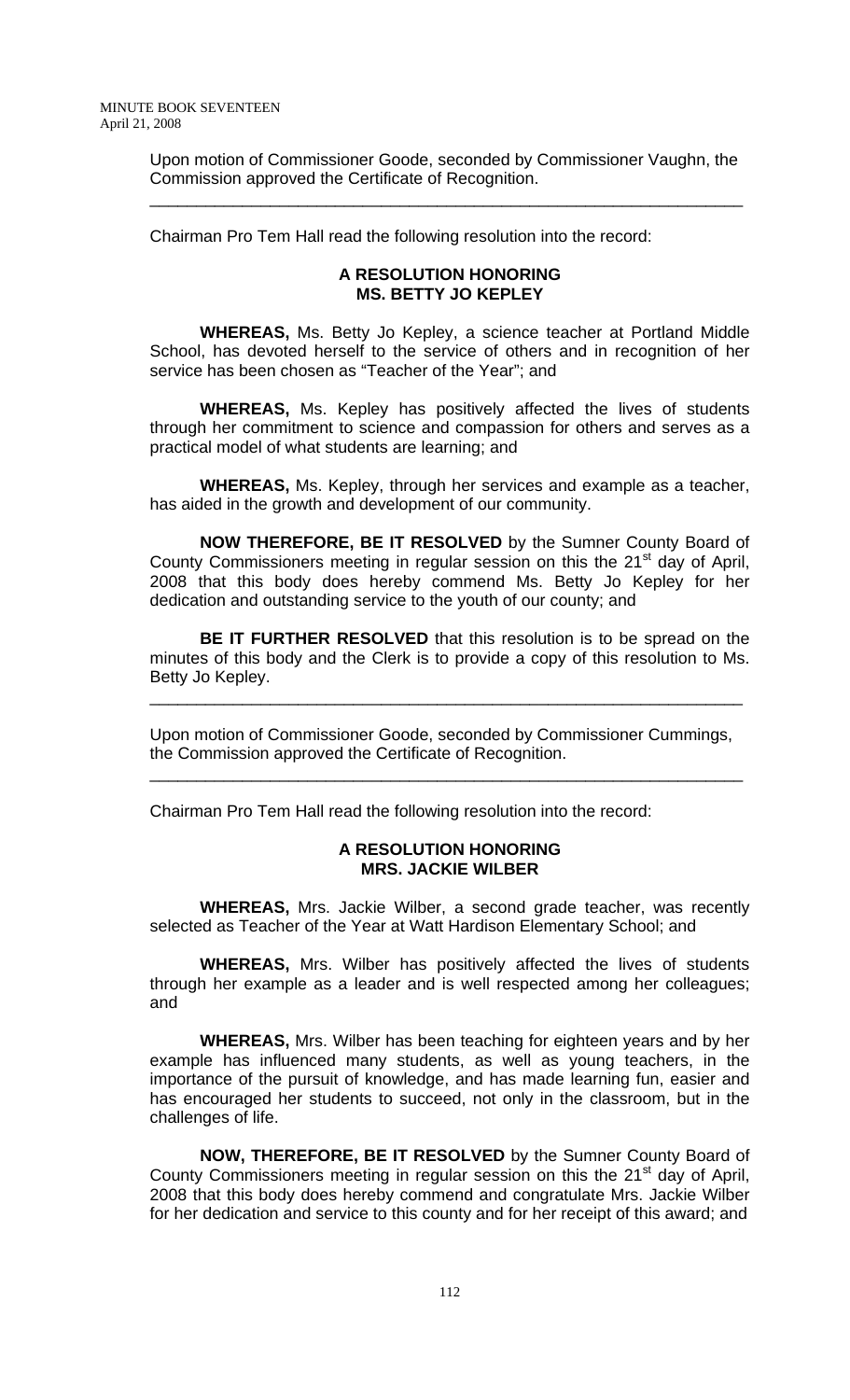**BE IT FURTHER RESOLVED** that this resolution shall be spread on the minutes of this body and the Clerk is to furnish a copy of this resolution to Mrs. Jackie Wilber.

\_\_\_\_\_\_\_\_\_\_\_\_\_\_\_\_\_\_\_\_\_\_\_\_\_\_\_\_\_\_\_\_\_\_\_\_\_\_\_\_\_\_\_\_\_\_\_\_\_\_\_\_\_\_\_\_\_\_\_\_\_\_\_\_

 Upon motion of Commissioner Graves, seconded by Commissioner LeMarbre, the Commission approved the Certificate of Recognition.

Chairman Pro Tem Hall read the following resolution into the record:

#### **A RESOLUTION HONORING MS. PAM KNIGHT**

 **WHEREAS,** Ms. Pam Knight, a fifth grade teacher at Wiseman Elementary School, has been recognized as Co-Teacher of the Year; and

**WHEREAS,** Ms. Knight's teaching has positively influenced the lives of students, helped to build leadership skills and by her example as a leader is well respected by her students and her colleagues; and

**WHEREAS,** Ms. Knight is dedicated to furthering the education and character of students and has given countless hours to numerous educational endeavors and by her actions has made this community a better place in which to live.

**NOW, THEREFORE, BE IT RESOLVED** by the Sumner County Board of County Commissioners meeting in regular session on this the 21<sup>st</sup> day of April, 2008 that this body does hereby congratulate Ms. Pam Knight for her dedication and service to the youth of this County and for her receipt of this award; and

**BE IT FURTHER RESOLVED** that this resolution is to be spread upon the minutes of this body and a copy of this resolution is to be provided to Ms. Pam Knight.

\_\_\_\_\_\_\_\_\_\_\_\_\_\_\_\_\_\_\_\_\_\_\_\_\_\_\_\_\_\_\_\_\_\_\_\_\_\_\_\_\_\_\_\_\_\_\_\_\_\_\_\_\_\_\_\_\_\_\_\_\_\_\_\_

Upon motion of Commissioner Matthews, seconded by Commissioner Hughes, the Commission approved the Certificate of Recognition.

Chairman Pro Tem Hall read the following resolution into the record:

\_\_\_\_\_\_\_\_\_\_\_\_\_\_\_\_\_\_\_\_\_\_\_\_\_\_\_\_\_\_\_\_\_\_\_\_\_\_\_\_\_\_\_\_\_\_\_\_\_\_\_\_\_\_\_\_\_\_\_\_\_\_\_\_

#### **A RESOLUTION HONORING MR. JIM MILLER**

**WHEREAS,** Mr. Jim Miller recently received a double honor when he was named not only Teacher of the Year for Portland High School but was also named Teacher of the Year for the Sumner County School System; and

**WHEREAS,** Mr. Miller, who presently teaches mathematics, has been teaching for over thirty-five years and has positively affected the lives of countless students through his commitment to education and compassion for others; and

**WHEREAS,** Mr. Miller has dedicated his life and teaching career to furthering the education and character of students and by his actions has made his community and this county a better place in which to live.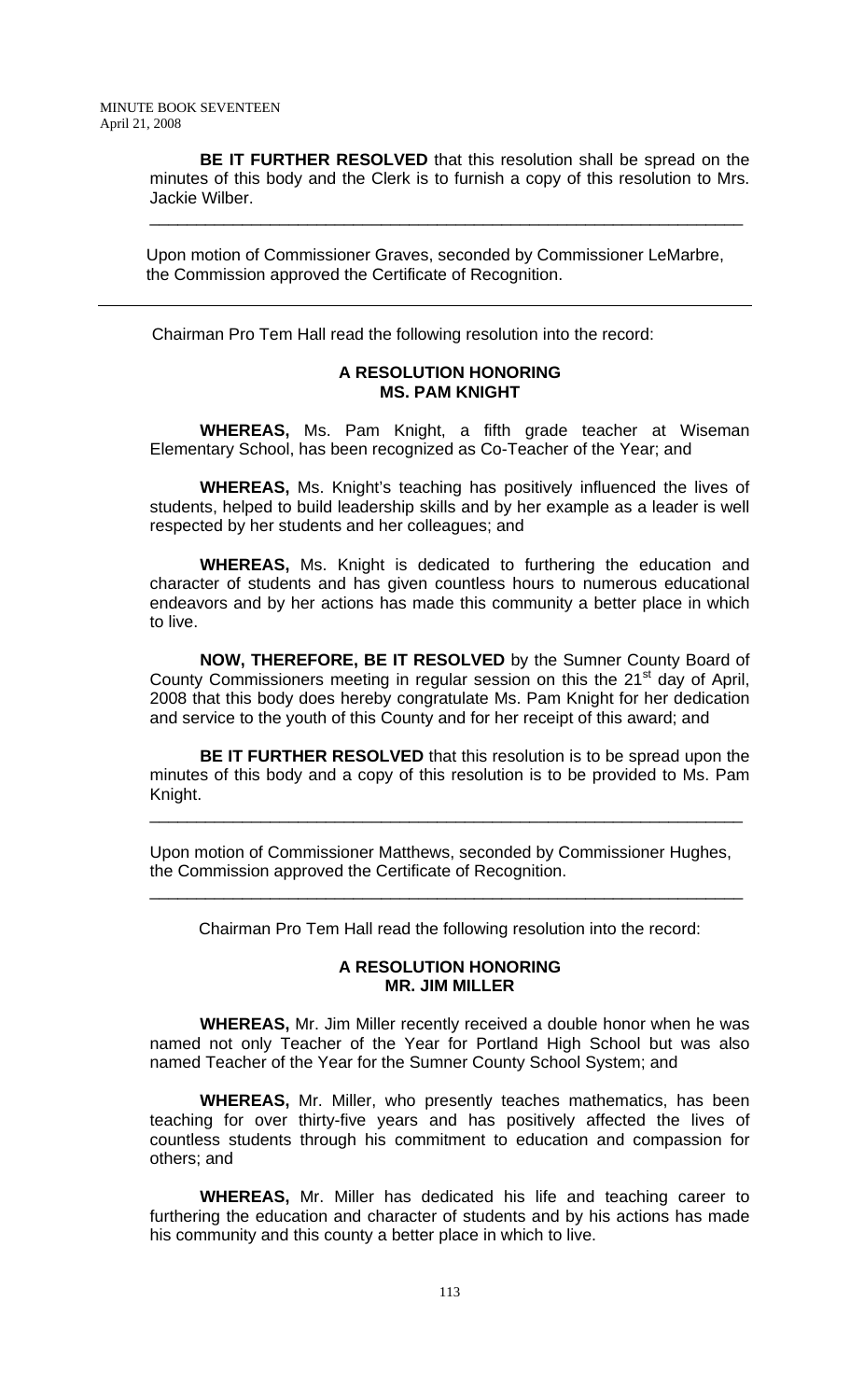**NOW, THEREFORE, BE IT RESOLVED** by the Sumner County Board of County Commissioners meeting in regular session on this the 21<sup>st</sup> day of April, 2008 that this body does hereby commend Mr. Jim Miller for his dedication and outstanding service to the youth of our county; and

**BE IT FURTHER RESOLVED** that this resolution is to be spread on the minutes of this body and the Clerk is to provide a copy of this resolution to Mr. Jim Miller.

\_\_\_\_\_\_\_\_\_\_\_\_\_\_\_\_\_\_\_\_\_\_\_\_\_\_\_\_\_\_\_\_\_\_\_\_\_\_\_\_\_\_\_\_\_\_\_\_\_\_\_\_\_\_\_\_\_\_\_\_\_\_\_\_

Upon motion of Commissioner Goode, seconded by Commissioner Hendricks, the Commission approved the Certificate of Recognition.

\_\_\_\_\_\_\_\_\_\_\_\_\_\_\_\_\_\_\_\_\_\_\_\_\_\_\_\_\_\_\_\_\_\_\_\_\_\_\_\_\_\_\_\_\_\_\_\_\_\_\_\_\_\_\_\_\_\_\_\_\_\_\_\_

Chairman Pro Tem Hall read the following resolution into the record:

### **A RESOLUTION HONORING MS. PENNE DRIVER**

**WHEREAS,** Ms. Penne Driver, a kindergarten teacher at Wiseman Elementary School, has been recognized as Co-Teacher of the Year; and

**WHEREAS,** Ms. Driver, has dedicated her life to helping students get a good start in their educational careers and preparing them for future success, has given countless hours to numerous educational endeavors and has been a positive influence in the lives of countless students; and

**WHEREAS,** Ms. Driver retired this year after being a kindergarten teacher for the past thirty years and has influenced many students, as well as young teachers by her services and example as a teacher and has aided in the growth and development of our community.

 **NOW THEREFORE, BE IT RESOLVED** by the Sumner County Board of County Commissioners meeting in regular session on this the 21<sup>st</sup> day of April, 2008 that this body does hereby commend Ms. Penne Driver for her dedication and outstanding service to the youth of our county; and

**BE IT FURTHER RESOLVED** that this resolution is to be spread on the minutes of this body and the Clerk is to provide a copy of this resolution to Ms. Penne Driver.

\_\_\_\_\_\_\_\_\_\_\_\_\_\_\_\_\_\_\_\_\_\_\_\_\_\_\_\_\_\_\_\_\_\_\_\_\_\_\_\_\_\_\_\_\_\_\_\_\_\_\_\_\_\_\_\_\_\_\_\_\_\_\_\_

\_\_\_\_\_\_\_\_\_\_\_\_\_\_\_\_\_\_\_\_\_\_\_\_\_\_\_\_\_\_\_\_\_\_\_\_\_\_\_\_\_\_\_\_\_\_\_\_\_\_\_\_\_\_\_\_\_\_\_\_\_\_\_\_

Upon motion of Commissioner Cummings, seconded by Commissioner LeMarbre, the Commission approved the Certificate of Recognition.

Chairman Pro Tem Hall read the following resolution into the record:

### **A RESOLUTION HONORING MS. SELENA ELMORE**

 **WHEREAS,** Ms. Selena Elmore was recently selected as the Clyde Riggs Elementary Teacher of the Year; and

**WHEREAS,** Ms. Elmore has positively affected the lives of students through her commitment to education and compassion for others and serves as a role model to students; and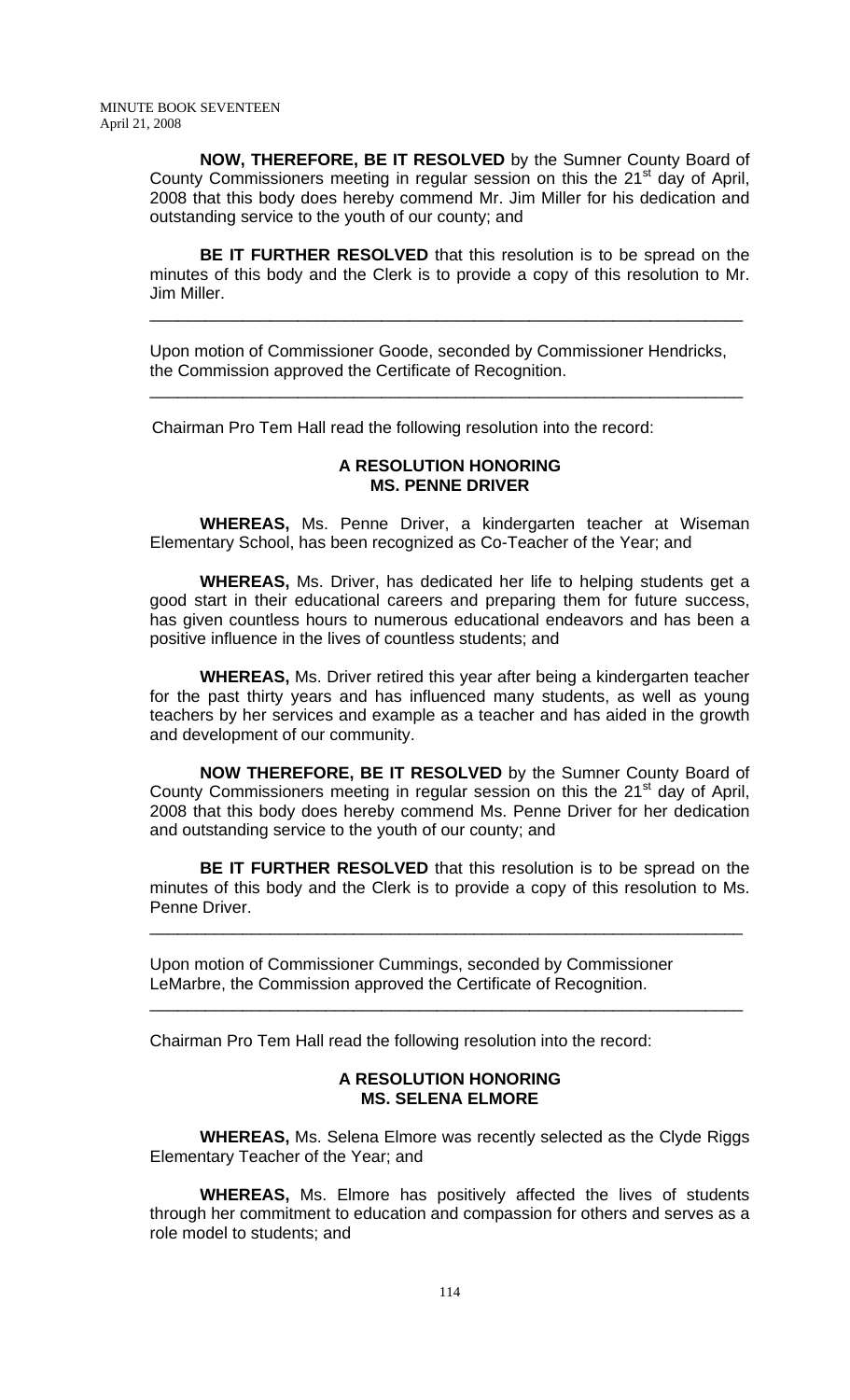**WHEREAS,** Ms. Elmore has spent the past thirteen years dedicating her life and teaching career to furthering the education and character of students and has given countless hours to numerous educational endeavors and by her actions has made this community a better place in which to live.

**NOW, THEREFORE, BE IT RESOLVED** by the Sumner County Board of County Commissioners meeting in regular session on this the 21<sup>st</sup> day of April, 2008 that this body hereby congratulates and commends Ms. Selena Elmore for her dedication and outstanding service to the youth of our county; and

**BE IT FURTHER RESOLVED** that this resolution is to be spread on the minutes of this body and the Clerk is to provide a copy of this resolution to Ms. Selena Elmore.

\_\_\_\_\_\_\_\_\_\_\_\_\_\_\_\_\_\_\_\_\_\_\_\_\_\_\_\_\_\_\_\_\_\_\_\_\_\_\_\_\_\_\_\_\_\_\_\_\_\_\_\_\_\_\_\_\_\_\_\_\_\_\_\_

Upon motion of Commissioner Vaughn, seconded by Commissioner Cummings, the Commission approved the Certificate of Recognition.

\_\_\_\_\_\_\_\_\_\_\_\_\_\_\_\_\_\_\_\_\_\_\_\_\_\_\_\_\_\_\_\_\_\_\_\_\_\_\_\_\_\_\_\_\_\_\_\_\_\_\_\_\_\_\_\_\_\_\_\_\_\_\_\_

Commissioner Decker introduced the following resolution:

# **A RESOLUTION HONORING THE HENDERSONVILLE HIGH SCHOOL COMMANDOS ICE HOCKEY TEAM**

**WHEREAS,** the Hendersonville High School Commandos ice hockey team led by Coach Tim Rathert and his dedicated coaching staff completed their hockey season finishing  $4<sup>th</sup>$  in the GNASH League Championship as well as placing  $4<sup>th</sup>$  in the 2008 Predator Cup State Championship; and

**WHEREAS**, Coach Rathert and Assistant Coaches Patrick Burke, Ryan Howell, Steven Longard, and Eric Keiser are to be commended for their influence and efforts in leading the Commandos ice hockey team to a successful season and in so doing have made a positive impact on the lives of countless students; and

**WHEREAS,** Michael Heslin was the recipient of the Nashville Predators Jack Dillar Scholarship, Alex Jacobsen and Tyler Rathert were selected to the GNASH All-Star team, and along with the other members of the team have exhibited diligent effort and hard work and through their accomplishments have been an inspiration to others.

**NOW, THEREFORE, BE IT RESOLVED** by the Sumner County Board of County Commissioners meeting in regular session on this the 21<sup>st</sup> day of April, 2008 that this body does hereby congratulate and commend the Hendersonville Commandos ice hockey team and coaches for their outstanding season; and

**BE IT FURTHER RESOLVED** that this resolution is to be spread on the minutes of this body and the Clerk is to provide a copy of this resolution to the Hendersonville Commandos ice hockey team.

\_\_\_\_\_\_\_\_\_\_\_\_\_\_\_\_\_\_\_\_\_\_\_\_\_\_\_\_\_\_\_\_\_\_\_\_\_\_\_\_\_\_\_\_\_\_\_\_\_\_\_\_\_\_\_\_\_\_\_\_\_\_\_\_

**\_\_\_\_\_\_\_\_\_\_\_\_\_\_\_\_\_\_\_\_\_\_\_\_\_\_\_\_\_\_\_\_\_\_\_\_\_\_\_\_\_\_\_\_\_\_\_\_\_\_\_\_\_\_\_\_\_\_\_\_\_\_\_\_** 

Upon motion of Commissioner Decker, seconded by Commissioner Hyde, the Commission approved the Certificate of Recognition.

Commissioner Decker introduced the following resolution: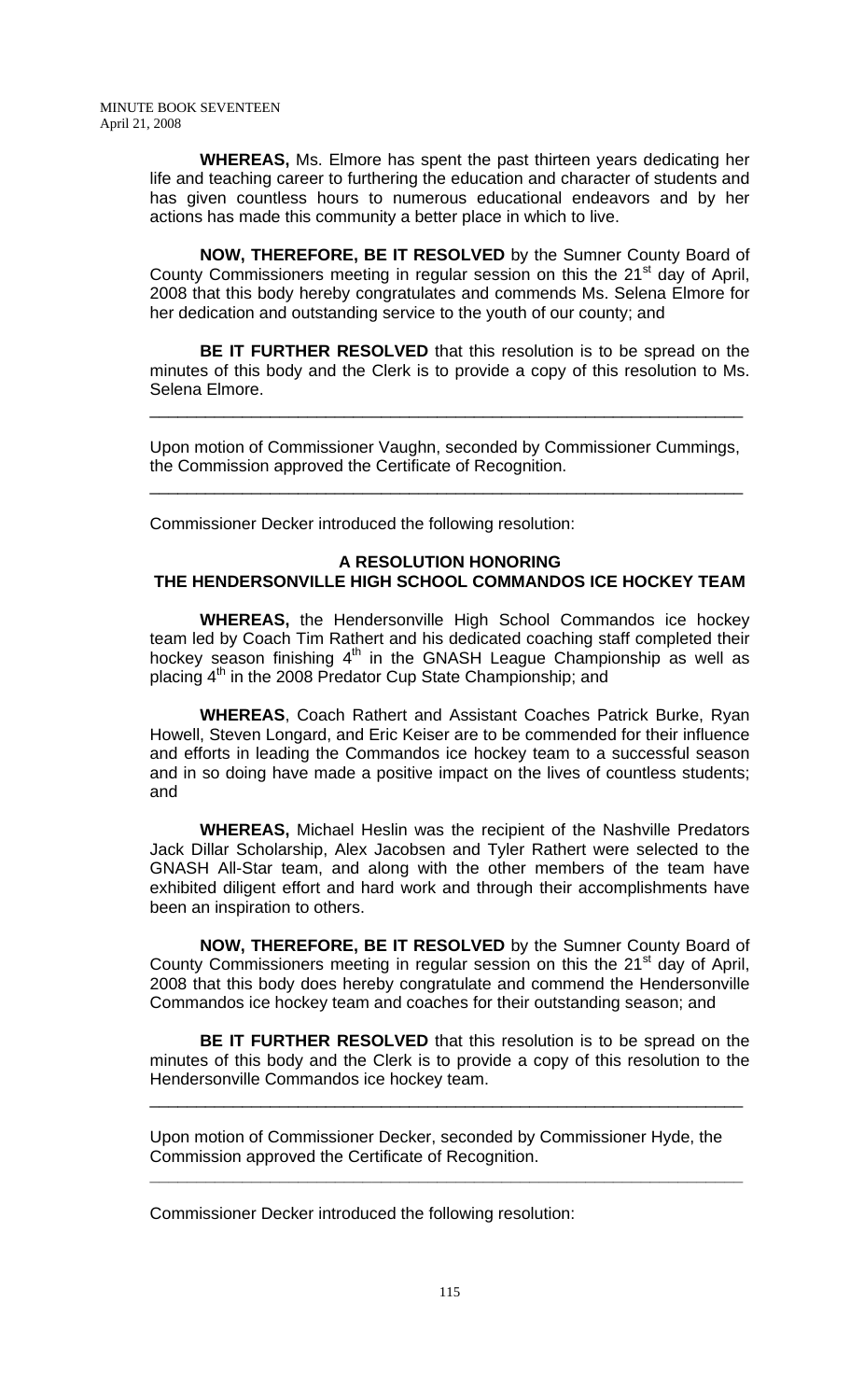## **A RESOLUTION HONORING THE HENDERSONVILLE HIGH SCHOOL COMMANDOS ICE HOCKEY TEAM**

**WHEREAS,** the Hendersonville High School Commandos ice hockey team led by Coach Tim Rathert and his dedicated coaching staff completed their hockey season finishing  $4<sup>th</sup>$  in the GNASH League Championship as well as placing  $4<sup>th</sup>$  in the 2008 Predator Cup State Championship; and

**WHEREAS**, Coach Rathert and Assistant Coaches Patrick Burke, Ryan Howell, Steven Longard, and Eric Keiser are to be commended for their influence and efforts in leading the Commandos ice hockey team to a successful season and in so doing have made a positive impact on the lives of countless students; and

**WHEREAS,** Michael Heslin was the recipient of the Nashville Predators Jack Dillar Scholarship, Alex Jacobsen and Tyler Rathert were selected to the GNASH All-Star team, and along with the other members of the team have exhibited diligent effort and hard work and through their accomplishments have been an inspiration to others.

**NOW, THEREFORE, BE IT RESOLVED** by the Sumner County Board of County Commissioners meeting in regular session on this the  $21<sup>st</sup>$  day of April, 2008 that this body does hereby congratulate and commend the Hendersonville Commandos ice hockey team and coaches for their outstanding season; and

**BE IT FURTHER RESOLVED** that this resolution is to be spread on the minutes of this body and the Clerk is to provide a copy of this resolution to the Hendersonville Commandos ice hockey team.

\_\_\_\_\_\_\_\_\_\_\_\_\_\_\_\_\_\_\_\_\_\_\_\_\_\_\_\_\_\_\_\_\_\_\_\_\_\_\_\_\_\_\_\_\_\_\_\_\_\_\_\_\_\_\_\_\_\_\_\_\_\_\_\_

Upon motion of Commissioner Decker, seconded by Commissioner Hyde, the Commission approved the Certificate of Recognition.

\_\_\_\_\_\_\_\_\_\_\_\_\_\_\_\_\_\_\_\_\_\_\_\_\_\_\_\_\_\_\_\_\_\_\_\_\_\_\_\_\_\_\_\_\_\_\_\_\_\_\_\_\_\_\_\_\_\_\_\_\_\_\_\_

Commissioner Decker read the following resolution into the record:

#### **A RESOLUTION HONORING MISS ABIGAIL ANDERSON**

 **WHEREAS,** Miss Abigail Anderson, a senior at Hendersonville High School, was recently selected as the "Female Swimmer of the Year" on the 2007- 08 All-County Swim team; and

**WHEREAS,** Miss Anderson posted two All-American times this season and broke the Hendersonville High School record in the 100 butterfly with a time of :54.58; and

**WHEREAS**, Miss Anderson, through her outstanding efforts and determination has been rewarded with a full swimming scholarship to the University of Kansas and should be commended for her outstanding efforts and determination; and

**WHEREAS,** Miss Anderson has brought honor, not only to herself, but to her school, community, and county and represents the future of our county.

**NOW, THEREFORE, BE IT RESOLVED** by the Sumner County Board of County Commissioners meeting in regular session on this the  $21<sup>st</sup>$  day of April, 2008 that this body does hereby congratulate Miss Abigail Anderson for her outstanding achievements; and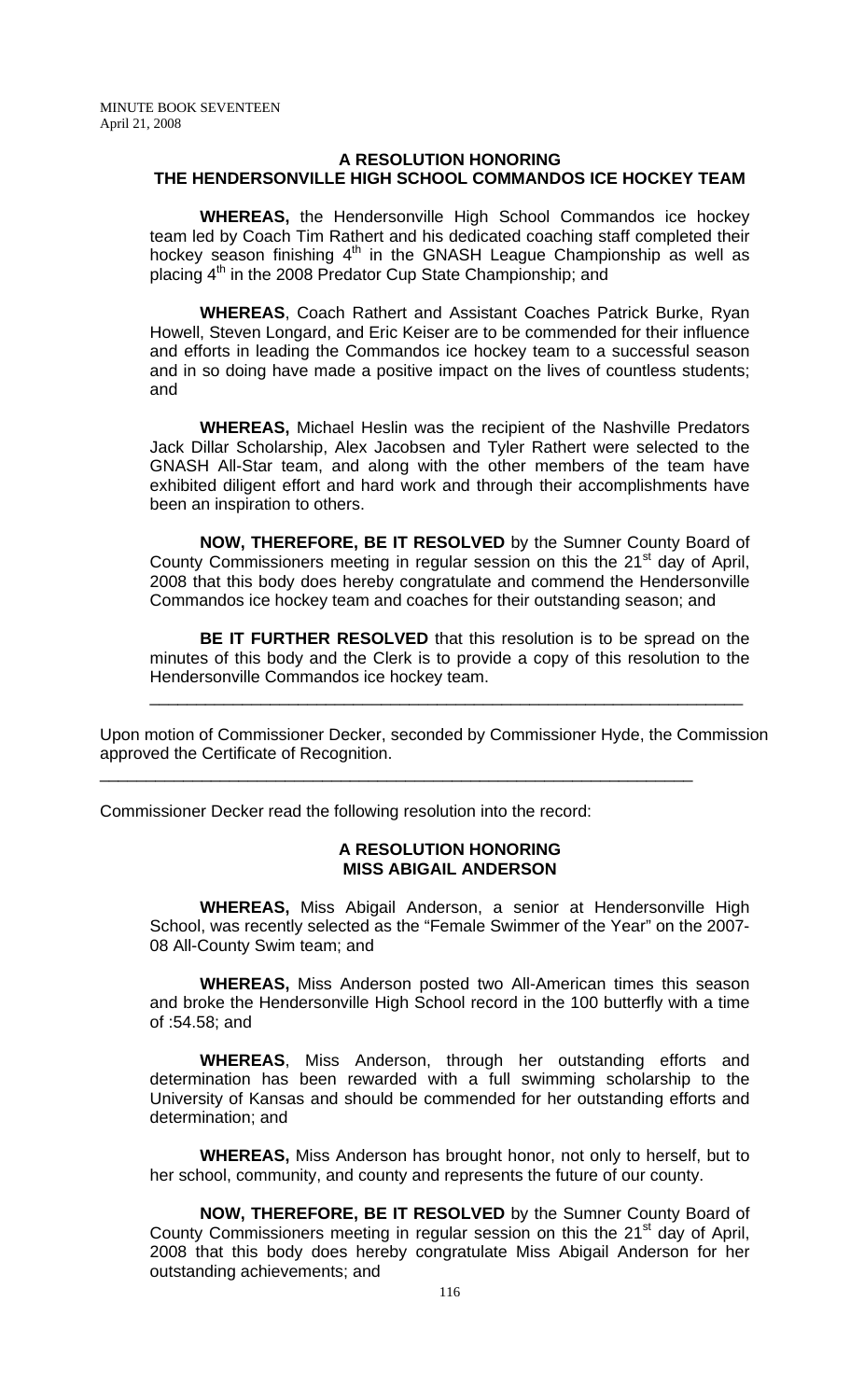**BE IT FURTHER RESOLVED** that this resolution shall be spread on the minutes of this body and the Clerk is to furnish a copy of this resolution to Miss Abigail Anderson.

\_\_\_\_\_\_\_\_\_\_\_\_\_\_\_\_\_\_\_\_\_\_\_\_\_\_\_\_\_\_\_\_\_\_\_\_\_\_\_\_\_\_\_\_\_\_\_\_\_\_\_\_\_\_\_\_\_\_\_\_\_\_\_\_

Upon motion of Commissioner Decker, seconded by Commissioner Goode, the Commission approved the Certificate of Recognition.

\_\_\_\_\_\_\_\_\_\_\_\_\_\_\_\_\_\_\_\_\_\_\_\_\_\_\_\_\_\_\_\_\_\_\_\_\_\_\_\_\_\_\_\_\_\_\_\_\_\_\_\_\_\_\_\_\_\_\_\_\_\_\_\_

Commissioner Decker read the following resolution into the record:

#### **A RESOLUTION HONORING MR. CODY CHLASTA**

 **WHEREAS,** Mr. Cody Chlasta, a senior at Hendersonville High School, was recently selected as the Male Swimmer of the Year on the 2007-08 All-County Swim Team; and

**WHEREAS**, Mr. Chlasta is the first swimmer from Hendersonville High School to make a championship final at the State swimming championships in four different freestyle events; and

**WHEREAS**, Mr. Chlasta, through his determination and hard work, was recruited to West Point for swimming and by his outstanding efforts, has brought honor, not only to himself, but to his school and community and represents the future leadership of our county.

**NOW, THEREFORE, BE IT RESOLVED** by the Sumner County Board of County Commissioners meeting in regular session on this the 21<sup>st</sup> day of April, 2008 that this body does hereby congratulate Mr. Cody Chlasta for his outstanding achievements; and

**BE IT FURTHER RESOLVED** that this resolution shall be spread on the minutes of this body and the Clerk is to furnish a copy of this resolution to Mr. Cody Chlasta.

\_\_\_\_\_\_\_\_\_\_\_\_\_\_\_\_\_\_\_\_\_\_\_\_\_\_\_\_\_\_\_\_\_\_\_\_\_\_\_\_\_\_\_\_\_\_\_\_\_\_\_\_\_\_\_\_\_\_\_\_\_\_\_\_

\_\_\_\_\_\_\_\_\_\_\_\_\_\_\_\_\_\_\_\_\_\_\_\_\_\_\_\_\_\_\_\_\_\_\_\_\_\_\_\_\_\_\_\_\_\_\_\_\_\_\_\_\_\_\_\_\_\_\_\_\_\_\_\_

Upon motion of Commissioner Decker, seconded by Commissioner Hyde, the Commission approved the Certificate of Recognition.

Commissioner Vaughn read the following resolution into the record:

# **A RESOLUTION HONORING MR. ARNOLD SHORT AND MS. ANNA MUNGUIA**

 **WHEREAS,** on March 31, 2008 an individual housed at the Sumner County Jail became ill and Correctional Officers Arnold Short and Anna Munguia reacted quickly and zealously to provide life saving medical attention; and

**WHEREAS,** by this swift response the life of the inmate was saved; and

**WHEREAS**, Mr. Short and Ms. Munguia have demonstrated heroism and commitment through their efforts in caring for the lives of others; and

**WHEREAS**, Mr. Short and Ms. Munguia, by their rapid response and outstanding performance, have brought honor to themselves, and Sumner County and its Sheriff's Office.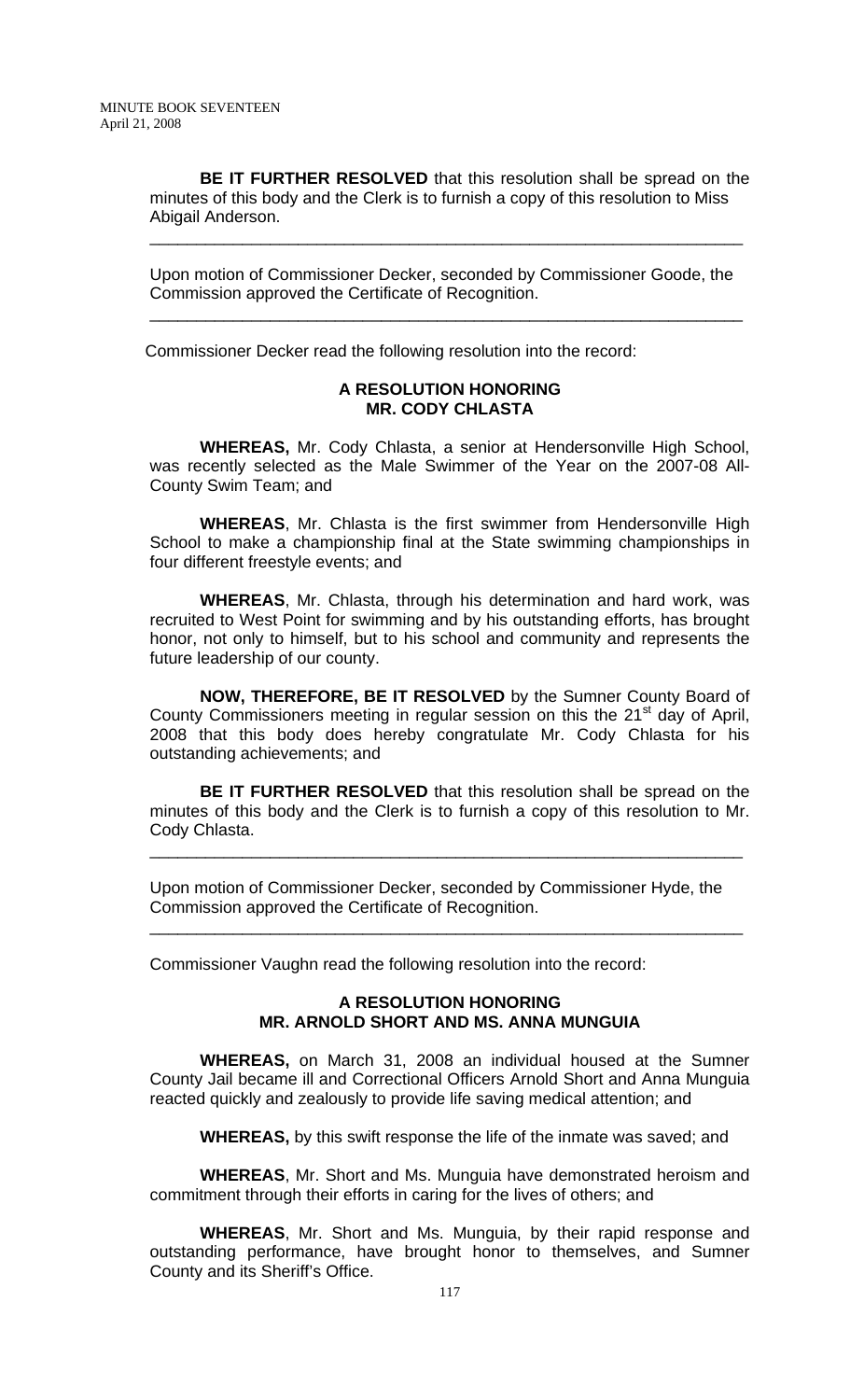**NOW, THEREFORE, BE IT RESOLVED** by the Sumner County Board of County Commissioners meeting in regular session on this the 21<sup>st</sup> day of April, 2008 that this body does hereby honor and commend Mr. Arnold Short and Ms. Anna Munguia for their heroic efforts in saving the life of another; and

**BE IT FURTHER RESOLVED** that this resolution is to be read and entered on the minutes of this body so as to make it a permanent part of the records of this body and the Clerk is hereby directed to furnish a copy of this resolution to Mr. Arnold Short and Ms. Anna Munguia.

Upon motion of Commissioner Vaughn, seconded by Commissioner Goode, the Commission approved the Certificate of Recognition.

\_\_\_\_\_\_\_\_\_\_\_\_\_\_\_\_\_\_\_\_\_\_\_\_\_\_\_\_\_\_\_\_\_\_\_\_\_\_\_\_\_\_\_\_\_\_\_\_\_\_\_\_\_\_\_\_\_\_\_\_\_\_\_\_

Commissioner Graves read the following certificate of recognition into the record:

\_\_\_\_\_\_\_\_\_\_\_\_\_\_\_\_\_\_\_\_\_\_\_\_\_\_\_\_\_\_\_\_\_\_\_\_\_\_\_\_\_\_\_\_\_\_\_\_\_\_\_\_\_\_\_\_\_\_\_\_\_\_\_\_

#### **A RESOLUTION HONORING MR. IAN CRIDER**

 **WHEREAS,** Mr. Ian Crider, a Senior at Gallatin High School, was recently selected as the "2008 Gymnast of the Year" for the State of Tennessee; and

**WHEREAS,** Mr. Crider was given this honor not only because of his talent but because of his competitive spirit and his outstanding character which he brings to the sport of gymnastics; and

**WHEREAS**, Mr. Crider trains as a member at the Master's Athletic Center in Hendersonville and is currently ranked as the third best gymnast in the State of Tennessee in Level 10, which is the highest level one can achieve; and

**WHEREAS,** Mr. Crider, through his determination and hard work in gymnastics has brought honor to himself and this county, and by his outstanding efforts represents the future of Sumner County.

**NOW, THEREFORE, BE IT RESOLVED** by the Sumner County Board of County Commissioners meeting in regular session on this the 21<sup>st</sup> day of April, 2008 that this body does hereby congratulate and commend Mr. Ian Crider for his outstanding achievements; and

**BE IT FURTHER RESOLVED** that this resolution shall be spread on the minutes of this body and the Clerk is to furnish a copy of this resolution to Mr. Ian Crider.

\_\_\_\_\_\_\_\_\_\_\_\_\_\_\_\_\_\_\_\_\_\_\_\_\_\_\_\_\_\_\_\_\_\_\_\_\_\_\_\_\_\_\_\_\_\_\_\_\_\_\_\_\_\_\_\_\_\_\_\_\_\_\_\_

Upon motion of Commissioner Graves, seconded by Commissioner Satterfield, the Commission approved the Certificate of Recognition.

\_\_\_\_\_\_\_\_\_\_\_\_\_\_\_\_\_\_\_\_\_\_\_\_\_\_\_\_\_\_\_\_\_\_\_\_\_\_\_\_\_\_\_\_\_\_\_\_\_\_\_\_\_\_\_\_\_\_\_\_\_\_\_\_

Commissioner Hyde moved, seconded by Commissioner Hendricks, to approve the following resolution:

# **0804-28 A RESOLUTION APPROPRIATING \$4,305,236.00 FROM THE OCTOBER 2007 BOND ISSUE TO THE BOARD OF EDUCATION FOR THE CONSTRUCTION OF THE MERROL HYDE MAGNET SCHOOL GYMNASIUM**

 **BE IT RESOLVED** by the Sumner County Board of County Commissioners meeting in regular session on this the 21<sup>st</sup> day of April, 2008 that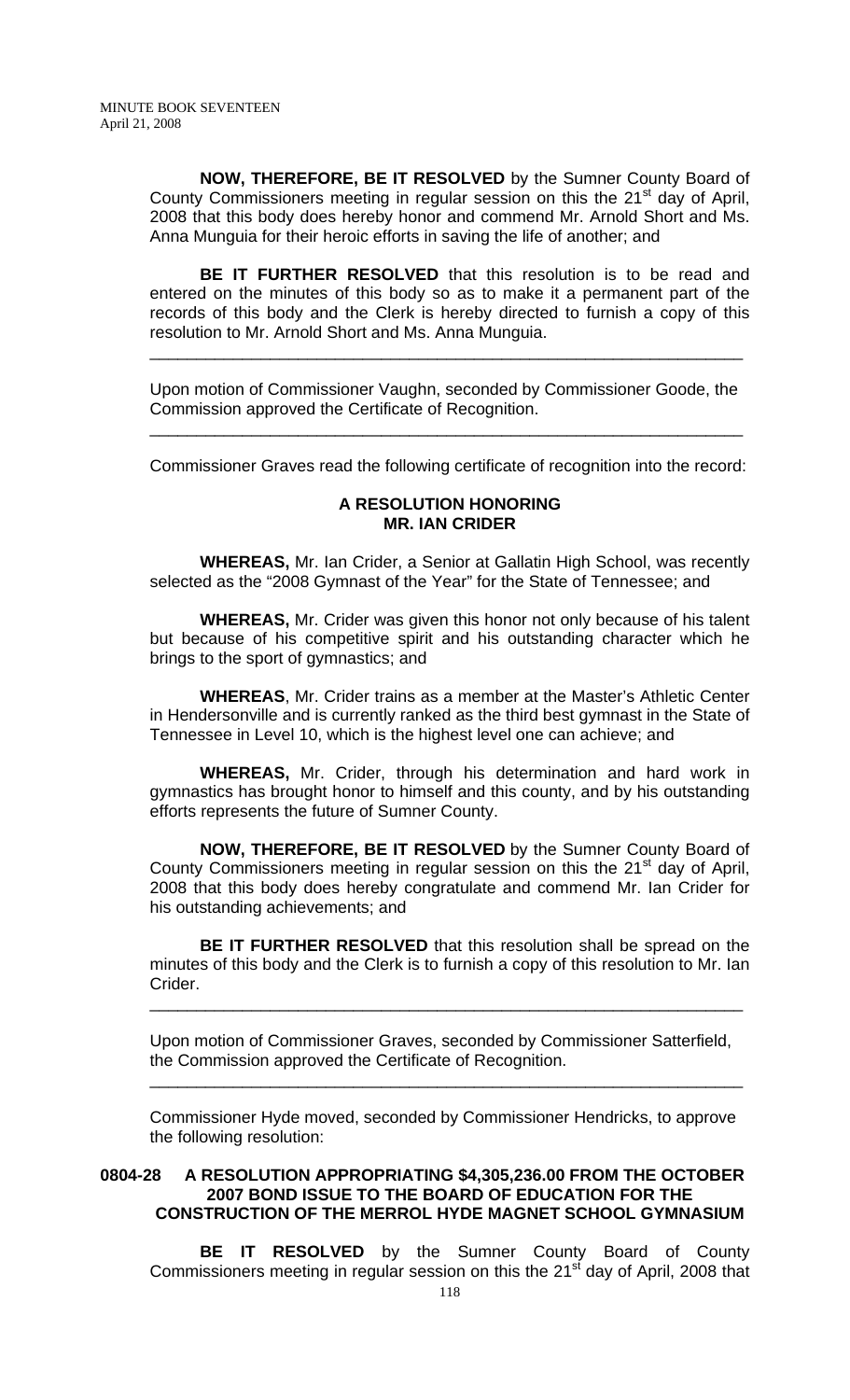this body hereby appropriates \$4,305,236.00 from the October 2007 bond issue to the Board of Education for the construction of the Merrol Hyde Magnet School Gymnasium as shown on the attachment herewith (in file).

\_\_\_\_\_\_\_\_\_\_\_\_\_\_\_\_\_\_\_\_\_\_\_\_\_\_\_\_\_\_\_\_\_\_\_\_\_\_\_\_\_\_\_\_\_\_\_\_\_\_\_\_\_\_\_\_\_\_\_\_\_\_\_\_

Commissioner Hughes moved, seconded by Commissioner Matthews, to suspend the rules to allow Merrol Hyde Magnet School Principal Brad Schriener to speak to the need for a gym. The motion carried and Chairman Pro Tem Hall recognized Ms. Schriener who addressed the Commission.

The electronic vote on the resolution was recorded in the following manner:

| Kimbrough<br>Υ<br>Freels<br>Y<br>Pospisil |
|-------------------------------------------|
|                                           |
|                                           |
|                                           |
| Decker                                    |
| Vaughn                                    |
| <b>Boyd</b>                               |
| Satterfield<br>Y                          |
| Cummings                                  |
|                                           |

Chairman Pro Tem Hall declared the Resolution approved by the body on the first and final reading.

\_\_\_\_\_\_\_\_\_\_\_\_\_\_\_\_\_\_\_\_\_\_\_\_\_\_\_\_\_\_\_\_\_\_\_\_\_\_\_\_\_\_\_\_\_\_\_\_\_\_\_\_\_\_\_\_\_\_\_\_\_\_\_\_\_\_\_\_

Commissioner Moser introduced the following resolution and moved for approval. Commissioner Matthews seconded the motion.

# **0804-08 A RESOLUTION APPROPRIATING \$230,350.00 FROM THE COUNTY GENERAL FUND RESERVE TO THE BOARD OF EDUCATION FOR THE DEMOLITION**

# **AND CONSTRUCTION OF A NEW PORTLAND STADIUM**

 **BE IT RESOLVED** by the Sumner County Board of County Commissioners meeting in regular session on this the  $21<sup>st</sup>$  day of April, 2008 that this body hereby appropriates \$230,350.00 from the County General Fund Reserve Account (101-39000) to the Board of Education for the demolition and construction of a new Portland stadium.

\_\_\_\_\_\_\_\_\_\_\_\_\_\_\_\_\_\_\_\_\_\_\_\_\_\_\_\_\_\_\_\_\_\_\_\_\_\_\_\_\_\_\_\_\_\_\_\_\_\_\_\_\_\_\_\_\_\_\_\_\_\_\_\_

The electronic vote was recorded in the following manner:

| <b>Akins</b> | Y | Fennell          |              | Cummings      |          |
|--------------|---|------------------|--------------|---------------|----------|
| Hall         | Y | Graves           | Y            | Satterfield   | А        |
| Holt         | Y | <b>Matthews</b>  |              | <b>Boyd</b>   | Y        |
| England      | A | <b>Hendricks</b> | Y            | Vaughn        | Y        |
| LeMarbre     | Y | Moser            | Y            | <b>Decker</b> | Y        |
| Hyde         | Y | Hughes           |              | Kimbrough     | Y        |
| Goode        | Y | Skidmore         | Y            | Freels        | Y        |
| <b>Stone</b> | Y | <b>Hobbs</b>     | А            | Pospisil      | Y        |
| 0804-08      |   | <b>Yes: 21</b>   | <b>No: 0</b> | <b>Abs: 3</b> | 09:29 PM |

Chairman Pro Tem Hall declared the Resolution 0804-08 approved by the body. \_\_\_\_\_\_\_\_\_\_\_\_\_\_\_\_\_\_\_\_\_\_\_\_\_\_\_\_\_\_\_\_\_\_\_\_\_\_\_\_\_\_\_\_\_\_\_\_\_\_\_\_\_\_\_\_\_\_\_\_\_\_\_\_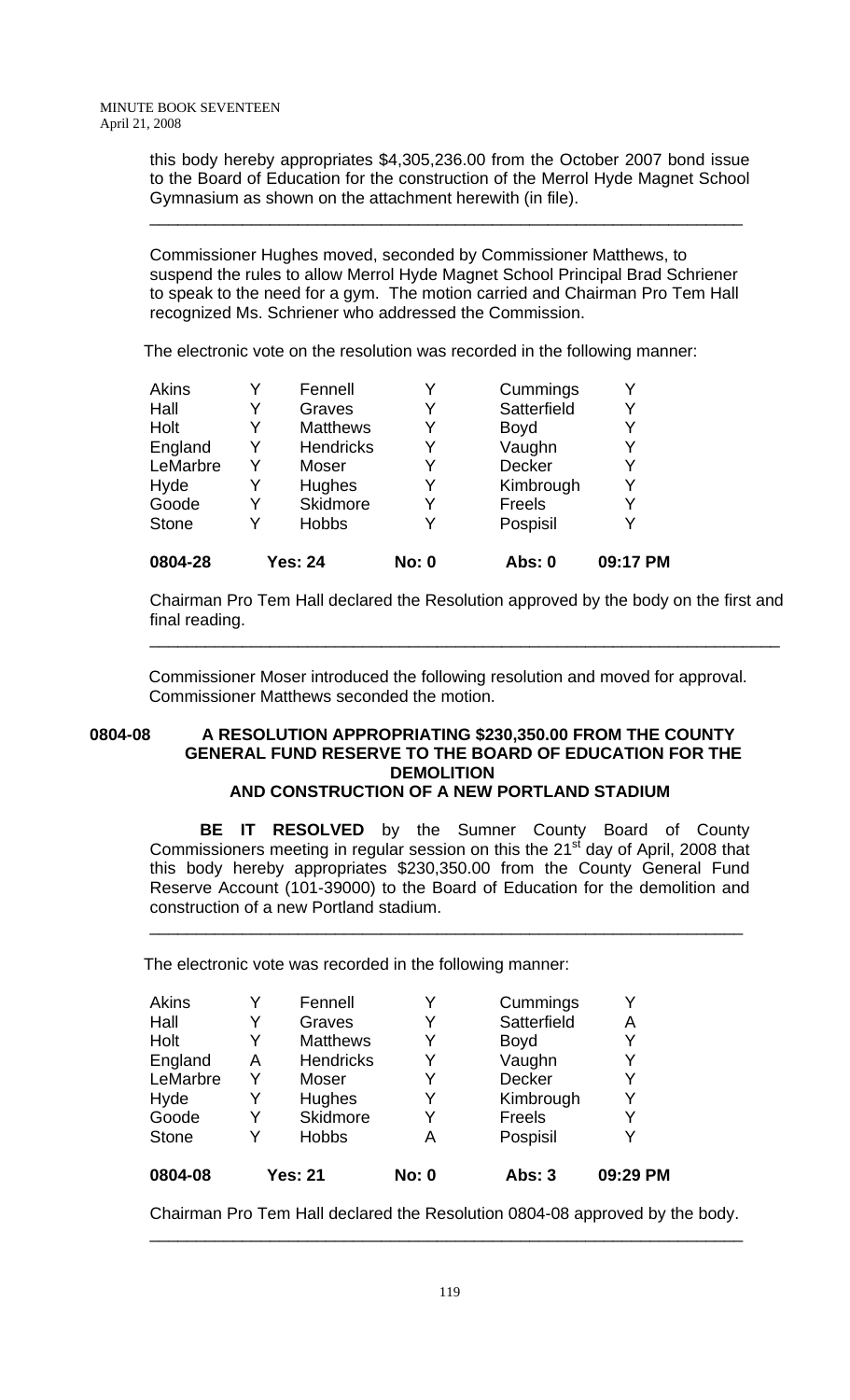Commissioner Moser introduced the following resolution and moved for approval; Commissioner Goode seconded the motion.

#### **0804-13 A RESOLUTION APPROPRIATING \$125,000.00 FROM COUNTY GENERAL FUND RESERVE TO THE BOARD OF EDUCATION FOR BEECH HIGH SCHOOL AS A FIRE YEAR INTEREST FREE LOAN**

 **BE IT RESOLVED** by the Sumner County Board of County Commissioners meeting in regular session on this the 21<sup>st</sup> day of April, 2008 that this body hereby appropriates \$125,000.00 from County General Fund Reserve to the Board of Education for Beech High School as an interest-free loan; and

 **BE IT FURTHER RESOLVED** that the loan shall be interest free, repaid in five years, and be guaranteed by members of the community in the forms previously adopted for other school approved loans.

Commissioner Moser moved to amend the resolution, seconded by Commissioner Holt, to give a grant of \$125,000.00 to fully fund the field house.

The electronic vote was recorded in the following manner:

| Akins           |   | Fennell        |              | Cummings     | Y        |
|-----------------|---|----------------|--------------|--------------|----------|
| Hall            | Y | Graves         |              | Holt         | Y        |
| <b>Matthews</b> | Y | <b>Boyd</b>    | Y            | England      | Y        |
| Hendricks       | Y | Vaughn         |              | LeMarbre     | Y        |
| Moser           |   | <b>Decker</b>  |              | Hyde         | Y        |
| Hughes          | Y | Kimbrough      | Y            | Goode        | Y        |
| Skidmore        | Y | Freels         | Y            | <b>Stone</b> | Y        |
| <b>Hobbs</b>    | А | Pospisil       |              | Satterfield  | Y        |
| 0804-13A        |   | <b>Yes: 23</b> | <b>No: 0</b> | Abs: 1       | 09:34 PM |

Chairman Pro Tem Hall declared the amendment passed.

Commissioner Satterfield moved, seconded by Commissioner LeMarbre, to give them the \$250,000.00 to fully fund the field house.

Commissioner Goode moved, seconded by Commissioner Moser, to suspend the rules to allow the Beech High School Principal Frank Cardwell to speak on the matter. The motion carried and Mr. Cardwell addressed the Commission.

The electronic vote was recorded in the following manner:

| 0804-13B     |   | <b>Yes: 22</b>   | <b>No: 1</b> | <b>Abs: 1</b> | 09:40 PM |
|--------------|---|------------------|--------------|---------------|----------|
| <b>Stone</b> | Y | <b>Hobbs</b>     | A            | Pospisil      |          |
| Goode        | Y | Skidmore         | Y            | Freels        | Y        |
| Hyde         | Y | <b>Hughes</b>    |              | Kimbrough     | Y        |
| LeMarbre     | Y | Moser            | Y            | <b>Decker</b> | Y        |
| England      | Y | <b>Hendricks</b> | Y            | Vaughn        | N        |
| Holt         | Y | <b>Matthews</b>  | Y            | <b>Boyd</b>   |          |
| Hall         | Y | Graves           |              | Satterfield   |          |
| Akins        | Y | Fennell          | Y            | Cummings      |          |
|              |   |                  |              |               |          |

Chairman Pro Tem Hall declared passage of the amendment.

The electronic vote was recorded in the following manner: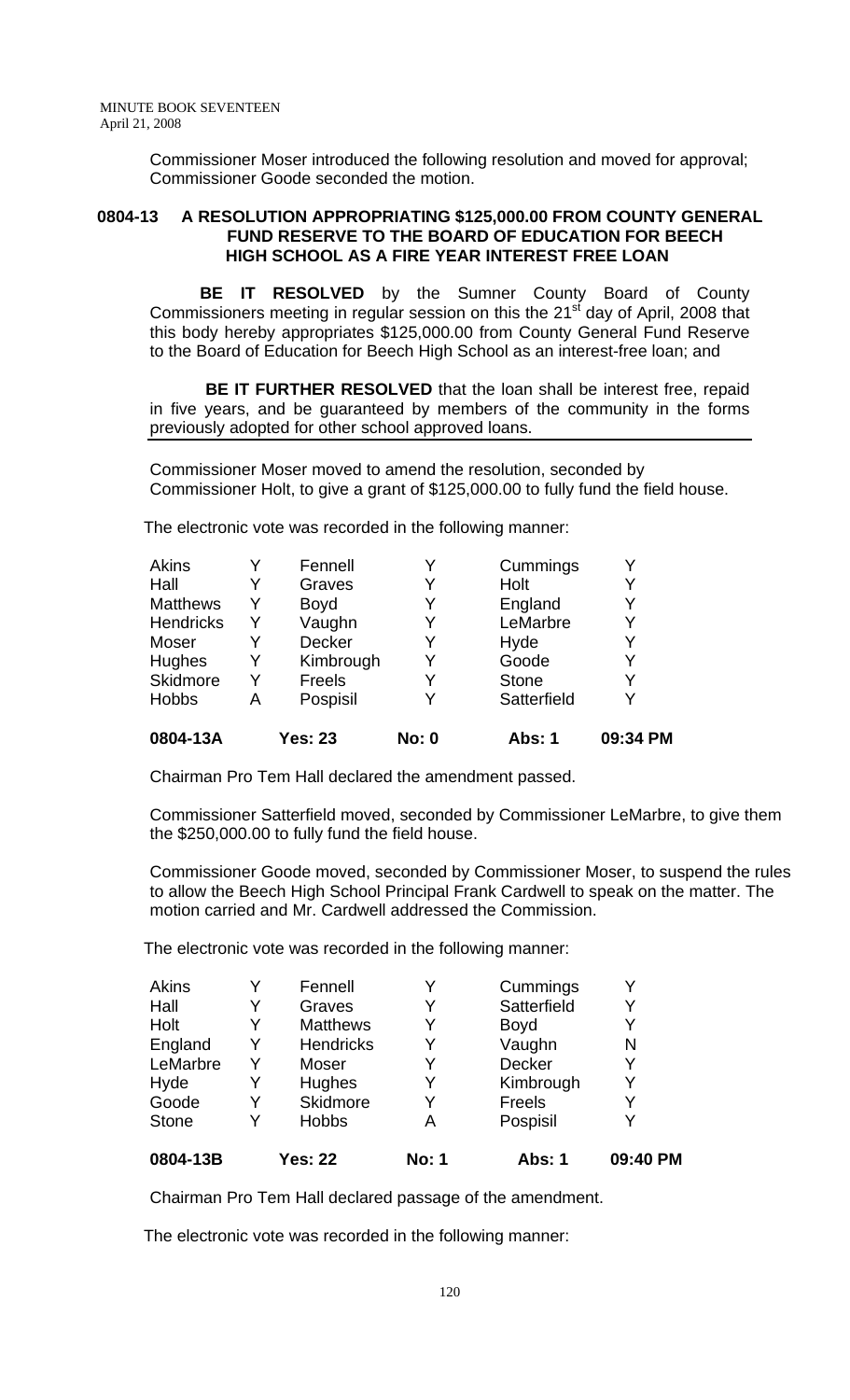| 0804-13      |   | Yes: 23          | <b>No: 0</b> | Abs: 1      | 09:41 PM |
|--------------|---|------------------|--------------|-------------|----------|
| <b>Stone</b> | Y | <b>Hobbs</b>     | Α            | Pospisil    |          |
| Goode        |   | Skidmore         | Y            | Freels      |          |
| Hyde         |   | Hughes           | Y            | Kimbrough   |          |
| LeMarbre     | Y | Moser            | Y            | Decker      |          |
| England      | Y | <b>Hendricks</b> | Y            | Vaughn      | Y        |
| Holt         | Y | <b>Matthews</b>  | Y            | <b>Boyd</b> |          |
| Hall         | Y | Graves           | Y            | Satterfield |          |
| <b>Akins</b> | V | Fennell          | Y            | Cummings    |          |

Chairman Pro Tem Hall declared the resolution approved by the body. The resulting resolution was prepared as follows:

# **0804-13 A RESOLUTION APPROPRIATING \$250,000.00 FROM COUNTY GENERAL FUND RESERVE TO THE BOARD OF EDUCATION FOR BEECH HIGH SCHOOL**

 **BE IT RESOLVED** by the Sumner County Board of County Commissioners meeting in regular session on this the 21<sup>st</sup> day of April, 2008 that this body hereby appropriates \$250,000.00 from County General Fund Reserve to the Board of Education for Beech High School.

### **RECESS**

The Commission recessed at 8:18 p.m. and reconvened at 8:35 p.m.

\_\_\_\_\_\_\_\_\_\_\_\_\_\_\_\_\_\_\_\_\_\_\_\_\_\_\_\_\_\_\_\_\_\_\_\_\_\_\_\_\_\_\_\_\_\_\_\_\_\_\_\_\_\_\_\_\_\_\_\_\_\_\_\_

Commissioner Hobbs moved, seconded by Commissioner Pospisil, to approve the following resolution:

### **0804-01 A RESOLUTION APPOINTING THE JUDICIAL MAGISTRATES OF SUMNER COUNTY**

**BE IT RESOLVED** by the Sumner County Board of County Commissioners meeting in regular session on this the 21<sup>st</sup> day of April, 2008, that this body hereby appoints the following individuals as Judicial Magistrates; and

**BE IT FURTHER RESOLVED** that the Judicial Magistrates shall serve a term which begins April 21, 2008, and shall run the remaining period of the present term which ends December 31, 2008, or until a successor is appointed.

| <b>Blane Ridings</b><br>Kevin Johnson | <b>Billy Gilbreath</b><br>Jimmy Bradley | <b>Wade Smith</b> |
|---------------------------------------|-----------------------------------------|-------------------|
|                                       |                                         |                   |

The electronic vote was recorded in the following manner:

| 0804-01      |   | <b>Yes: 23</b>   | <b>No: 0</b> | <b>Abs: 1</b> | 09:42 PM |
|--------------|---|------------------|--------------|---------------|----------|
| <b>Stone</b> |   | <b>Hobbs</b>     | Y            | Pospisil      | Y        |
| Goode        |   | Skidmore         | Y            | Freels        | Y        |
| Hyde         | Y | Hughes           | Y            | Kimbrough     | Y        |
| LeMarbre     | Y | Moser            | Y            | <b>Decker</b> | Y        |
| England      | Y | <b>Hendricks</b> | Y            | Vaughn        | Y        |
| Holt         | Y | <b>Matthews</b>  | Y            | <b>Boyd</b>   | Α        |
| Hall         | Y | Graves           | Y            | Satterfield   | Y        |
| Akins        | Y | Fennell          | Y            | Cummings      | Y        |
|              |   |                  |              |               |          |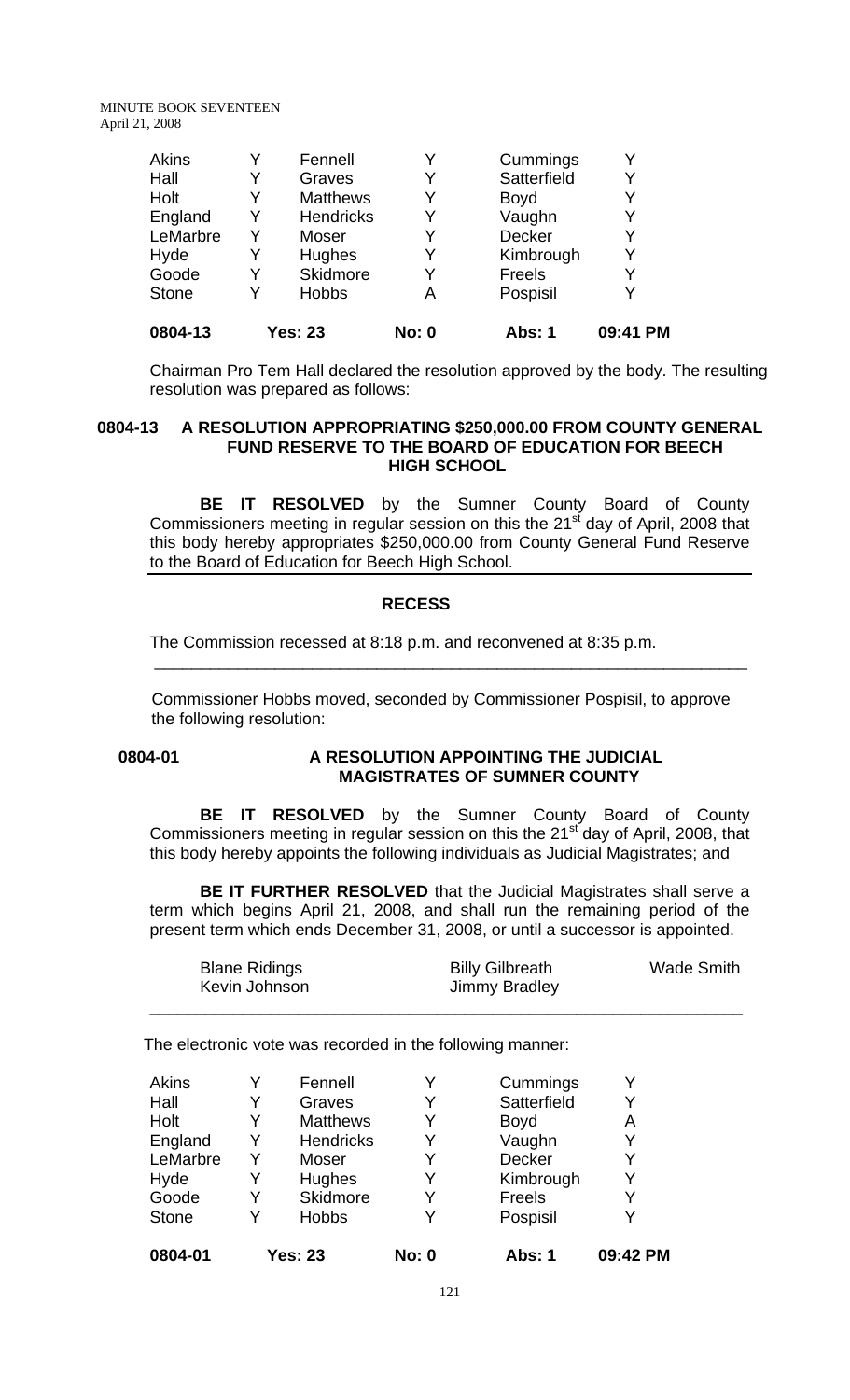Chairman Pro Tem Hall declared Resolution 0804-01 approved by the body.

Upon motion of Commissioner Moser, and duly seconded, the Commission voted to suspend the rules for the purpose of swearing in the Judicial Commissioners. Clerk Kemp swore in the Judicial Commissioners.

\_\_\_\_\_\_\_\_\_\_\_\_\_\_\_\_\_\_\_\_\_\_\_\_\_\_\_\_\_\_\_\_\_\_\_\_\_\_\_\_\_\_\_\_\_\_\_\_\_\_\_\_\_\_\_\_\_\_\_\_\_\_\_\_\_

Chairman Pro Tem Hall moved, and was duly seconded, to approve the following resolution:

### **0804-02 A RESOLUTION ACCEPTING THE REVIEW OF THE JUDICIAL MAGISTRATE PROGRAM**

 **WHEREAS,** the 2007 annual review of the Sumner County Judicial Magistrate program was held on March 17, 2008, before this body; and

**WHEREAS,** after the report was made, no public comment was expressed.

**NOW, THEREFORE, BE IT RESOLVED** by the Sumner County Board of County Commissioners meeting in regular session on this the 21<sup>st</sup> day of April, 2008 that this body does hereby accept the review of the Judicial Magistrate program for the 2007 calendar year.

\_\_\_\_\_\_\_\_\_\_\_\_\_\_\_\_\_\_\_\_\_\_\_\_\_\_\_\_\_\_\_\_\_\_\_\_\_\_\_\_\_\_\_\_\_\_\_\_\_\_\_\_\_\_\_\_\_\_\_\_\_\_\_\_

Upon voice vote of the body, the Commission approved passage of Resolution 0804-02.

Chairman Pro Tem Hall introduced the following resolution:

#### **0804-NOT A RESOLUTION TO APPROVE AND ACCEPT APPLICATIONS FOR NOTARY PUBLIC POSITIONS AND PERSONAL SURETY GUARANTORS**

 **WHEREAS,** according to the law of the State of Tennessee, an individual must apply for the office of notary public in the county of residence, or of their principal place of business; and

 **WHEREAS**, state statute requires personal sureties making bonds for notaries publics to be approved by the Sumner County Commission; and

 **WHEREAS,** said applicant must be approved by the County Commission assembled; and

 **WHEREAS,** Bill Kemp, Sumner County Clerk, has certified according to the records of his office that the persons named on the attached listing labeled "SUMNER COUNTY NOTARY PUBLIC APPLICATIONS and SURETY GUARANTORS" have duly applied for the positions so sought; and

# **BE IT FURTHER RESOLVED THAT THIS TAKE EFFECT FROM AND AFTER PASSAGE.**

Upon motion of Commissioner Cummings, seconded by Commissioner Holt, voting was recorded in the following manner:

 **–––––––––––––––––––––––––––––––––––––––––––––––––––––––––**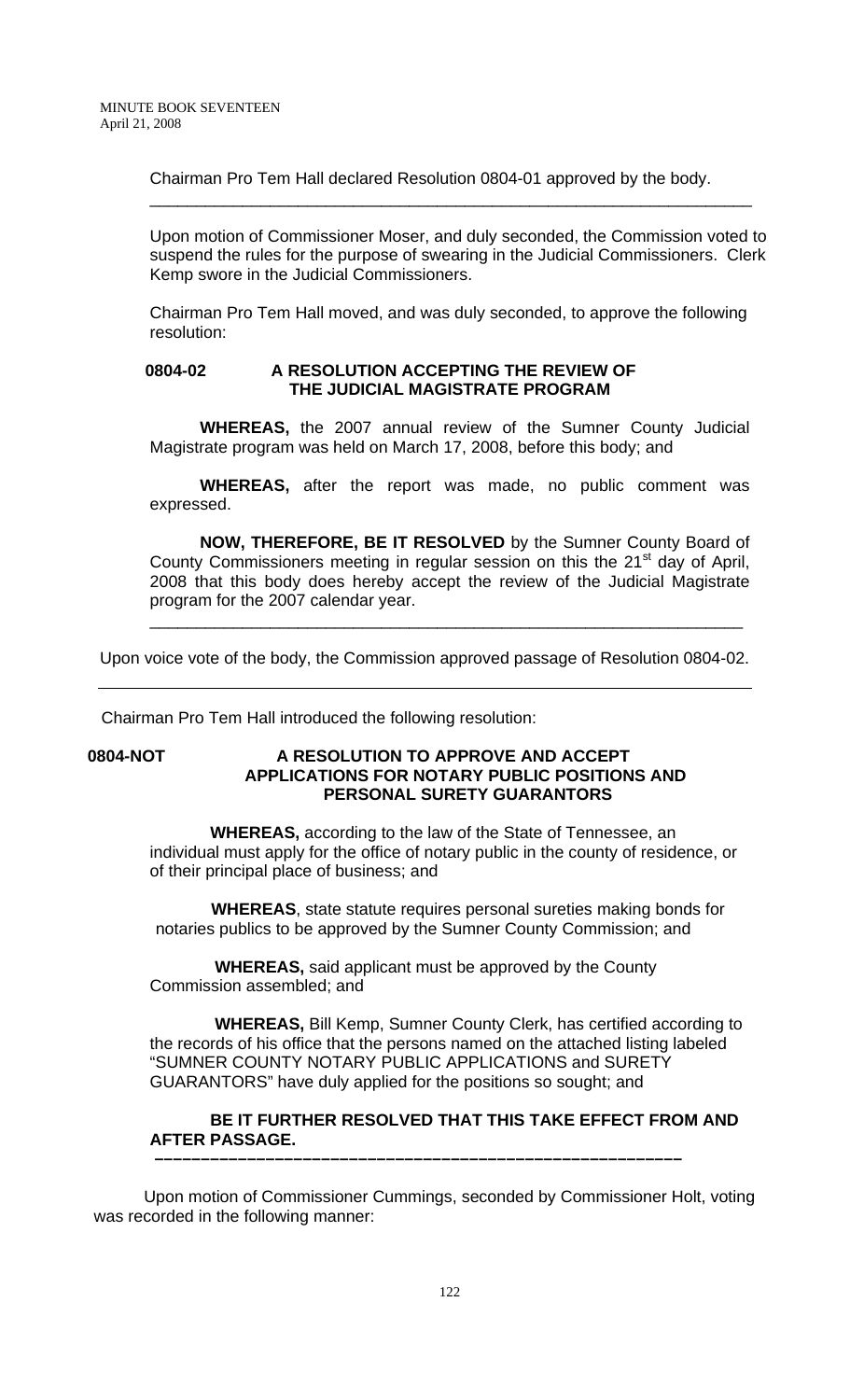> AGEE, MYRA ELAINE BARBER, DEBORAH LEE BARNES, NATASHA MARIE CARTER, CHARLENE EVETTE CHRZANOWSKI, SAMUEL MATTHEW CRAVEN JR, BILL MONROE CRISLER, CAROLYN SHELTON DITTO, JENNIFER LEANN DORRIS, ANNA LORRE DRAPER, JANICE CAROL EASTMAN, JENNIFER LYNN EDWARDS, CYNTHIA PIPP GREGORY, TABITHA DESHA GREGORY, MICHAEL DEWAYNE GREGORY, WALLACE REED HELTON, ELAINE SHANN HIGGINS, JAMES FOSTER HUFFMAN, TERRY HURT, CELESTE MARIE JENKINS, CHARLOTTE KIRKHAM JORDAN, SANDRA KAY KELLEY, LEAETTA GORIN KETCHUM, SANDRA EARLETTE KIZER, TINA M

LOTT, BRIAN ROBERT MABERRY, JADE ROGERS MCBROOM, JAMES CUMMINGS MCCOMAS, JANE PITCHFORD MCCORKLE, ROSEMARY MORRIS, SHIRLEY JEAN NEIGHBOURS, JOSHUA NUTTER, STACY ROBBINS POST, JULIA LOGUE PROPES, PAMELA CARLOCK SHANNON, SYLVIA LYNN SHEDDEN, REBA DARLENE SPEAR, BOBETTE ARNOLD STINSON, AMY DIANE STOKES, TINA LYNN STRICKLAND, TERESA LYNNE SULLIVAN, STEPHANIE DEANN TUCKER, BETH VALLET, STEPHANIE HOLLIDAY VASKE, BRIAN JAMES WARNER, BRANDY LEIGH WEAVER JR, WILLIAM G WEBB, C L WHIPPLE, NANCY JO PERSONAL SURETY DORRIS, D RAY DICKENS, DONNA

The electronic vote was recorded in the following manner:

|   |                  | <b>No: 0</b>                   |               | 09:45 PM      |
|---|------------------|--------------------------------|---------------|---------------|
| Α |                  | Y                              | Pospisil      |               |
| Y | Skidmore         | Y                              | Freels        | Y             |
| Y | Hughes           | Y                              | Kimbrough     | Y             |
| Y | Moser            | Y                              | <b>Decker</b> | Y             |
| Y | <b>Hendricks</b> | Y                              | Vaughn        | Y             |
| Y | <b>Matthews</b>  | Y                              | <b>Boyd</b>   | Y             |
| Y | Graves           | Y                              | Satterfield   | Y             |
| Y | Fennell          | Y                              | Cummings      | Y             |
|   |                  | <b>Hobbs</b><br><b>Yes: 23</b> |               | <b>Abs: 1</b> |

Chairman Pro Tem Hall declared the election of Notaries Public by the body.

# **COMMITTEE ON COMMITTEES**

\_\_\_\_\_\_\_\_\_\_\_\_\_\_\_\_\_\_\_\_\_\_\_\_\_\_\_\_\_\_\_\_\_\_\_\_\_\_\_\_\_\_\_\_\_\_\_\_\_\_\_\_\_\_\_\_\_\_\_\_\_\_\_\_\_\_\_\_\_

 Commissioner LeMarbre announced the following recommendations for the Board of Equalization: Frank Freels and Steve Nichols, to be re-appointed; Teresa Dowlen, a new member; Don Spitters, Hendersonville appointee; and Michelle Haynes, Gallatin appointee. Commissioner LeMarbre moved, and was duly seconded, to approve the new slate of members to the Board of Equalization. The motion carried.

 Commissioner LeMarbre reported that next month's appointments would be for the Board of Health and the Solid Waste Board.

### **HIGHWAY COMMISSION**

**\_\_\_\_\_\_\_\_\_\_\_\_\_\_\_\_\_\_\_\_\_\_\_\_\_\_\_\_\_\_\_\_\_\_\_\_\_\_\_\_\_\_\_\_\_\_\_\_\_\_\_\_\_\_\_\_\_\_\_\_\_\_\_\_\_\_\_\_\_** 

There was no report from the Highway Commission.

\_\_\_\_\_\_\_\_\_\_\_\_\_\_\_\_\_\_\_\_\_\_\_\_\_\_\_\_\_\_\_\_\_\_\_\_\_\_\_\_\_\_\_\_\_\_\_\_\_\_\_\_\_\_\_\_\_\_\_\_\_\_\_\_\_\_\_\_\_\_\_\_\_\_\_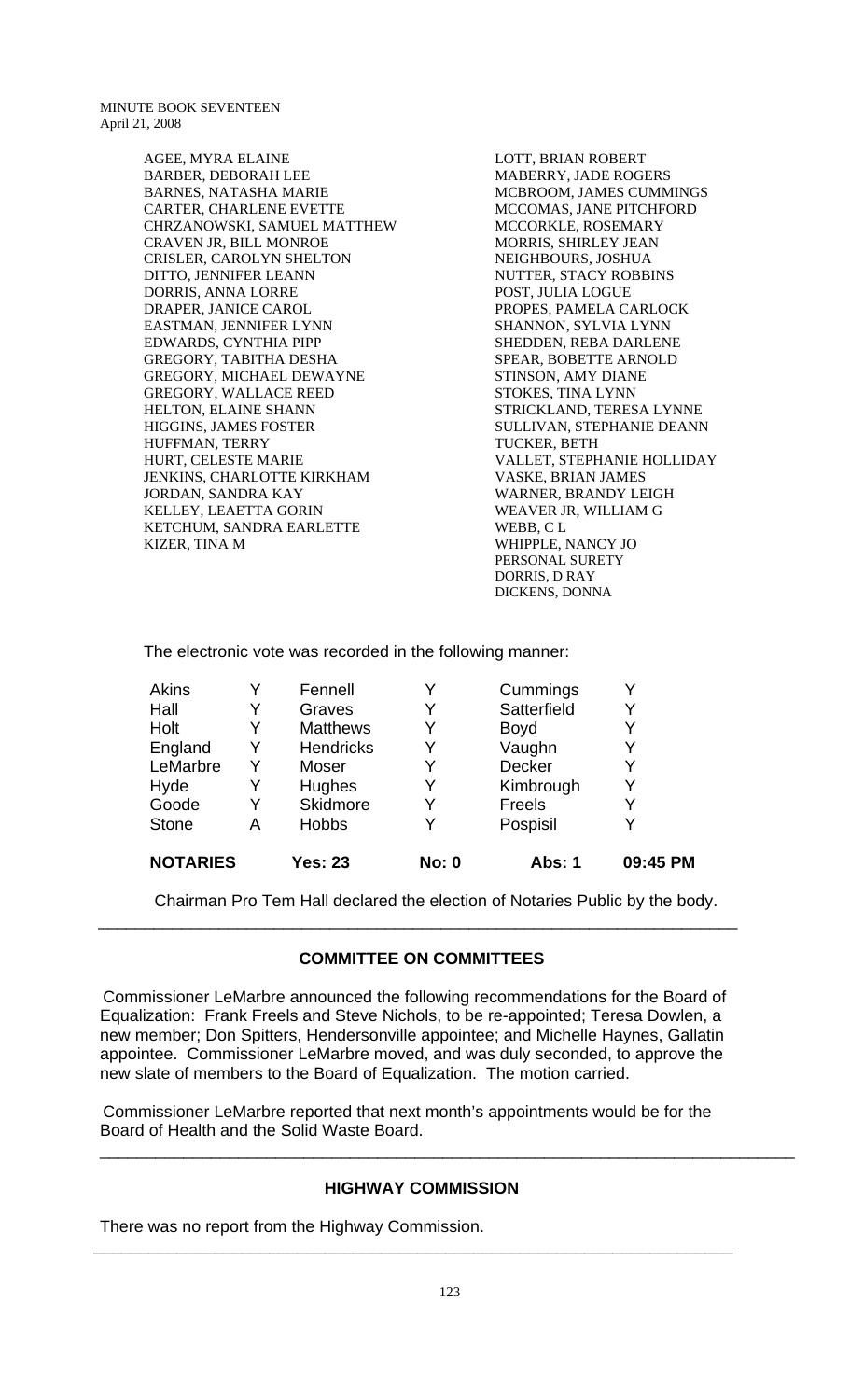# **EDUCATION COMMITTEE**

Commissioner Decker reported that the Drakes Creek Middle School bid was approved at \$15,927,885.00.

**\_\_\_\_\_\_\_\_\_\_\_\_\_\_\_\_\_\_\_\_\_\_\_\_\_\_\_\_\_\_\_\_\_\_\_\_\_\_\_\_\_\_\_\_\_\_\_\_\_\_\_\_\_\_\_\_\_\_\_\_\_\_\_\_\_\_\_\_\_** 

#### **EMERGENCY SERVICES COMMITTEE**

Commissioner Vaughn moved, and was duly seconded, to approve the following resolution:

#### **0804-03 A RESOLUTION PLACING THE OPERATIONS OF THE SUMNER COUNTY ANIMAL CONTROL FACILITY UNDER THE DIRECTION OF THE SUMNER COUNTY SHERIFF AND HIS OFFICE**

 **WHEREAS,** as our county grows and changes from rural to urban, issues of animal welfare, care, and control continue to expand; and

**WHEREAS,** animal cruelty and welfare issues require detailed investigation and information to address criminal statutory requirements; and

**WHEREAS,** it is the desire of this body to tackle these issues in a manner that will coordinate and direct all resources to best serve the people and animals of our county.

**NOW, THEREFORE, BE IT RESOLVED** by the Sumner County Board of County Commissioners meeting in regular session on this the 21<sup>st</sup> day of April, 2008 that this body does hereby place the overall management and operation of the Sumner County Animal Control Facility under the Sumner County Sheriff and his office; and

**BE IT FURTHER RESOLVED** that the Sheriff shall report monthly or more often if necessary to the Law Enforcement and Emergency Services Committee; and

**BE IT FURTHER RESOLVED** that the Sheriff shall immediately begin training of staff and will notify the Emergency Services Committee of the time table for transfer of responsibilities to the Office of the Sheriff however, until that time the facility shall continue to operate under the existing budget, directives, rules, and policies.

\_\_\_\_\_\_\_\_\_\_\_\_\_\_\_\_\_\_\_\_\_\_\_\_\_\_\_\_\_\_\_\_\_\_\_\_\_\_\_\_\_\_\_\_\_\_\_\_\_\_\_\_\_\_\_\_\_\_\_\_\_\_\_\_

Commissioner Graves moved, seconded by Commissioner Goode, to amend the resolution to include a report to the Law Enforcement Subcommittee and Emergency Services Committee; and to go to the Budget Committee for the next budget year figures.

Commissioner Goode moved, and duly seconded, to suspend the rules to allow Sheriff Bob Barker to speak to the Commission. The motion carried and the Sheriff reported on the budgetary impact of taking over the animal control operation.

 The electronic vote on Commissioner Graves' motion was recorded in the following manner:

| Akins   |   | Fennell          | Y | Cummings    |  |
|---------|---|------------------|---|-------------|--|
| Hall    | v | Graves           | Y | Satterfield |  |
| Holt    | v | <b>Matthews</b>  |   | <b>Boyd</b> |  |
| England |   | <b>Hendricks</b> |   | Vaughn      |  |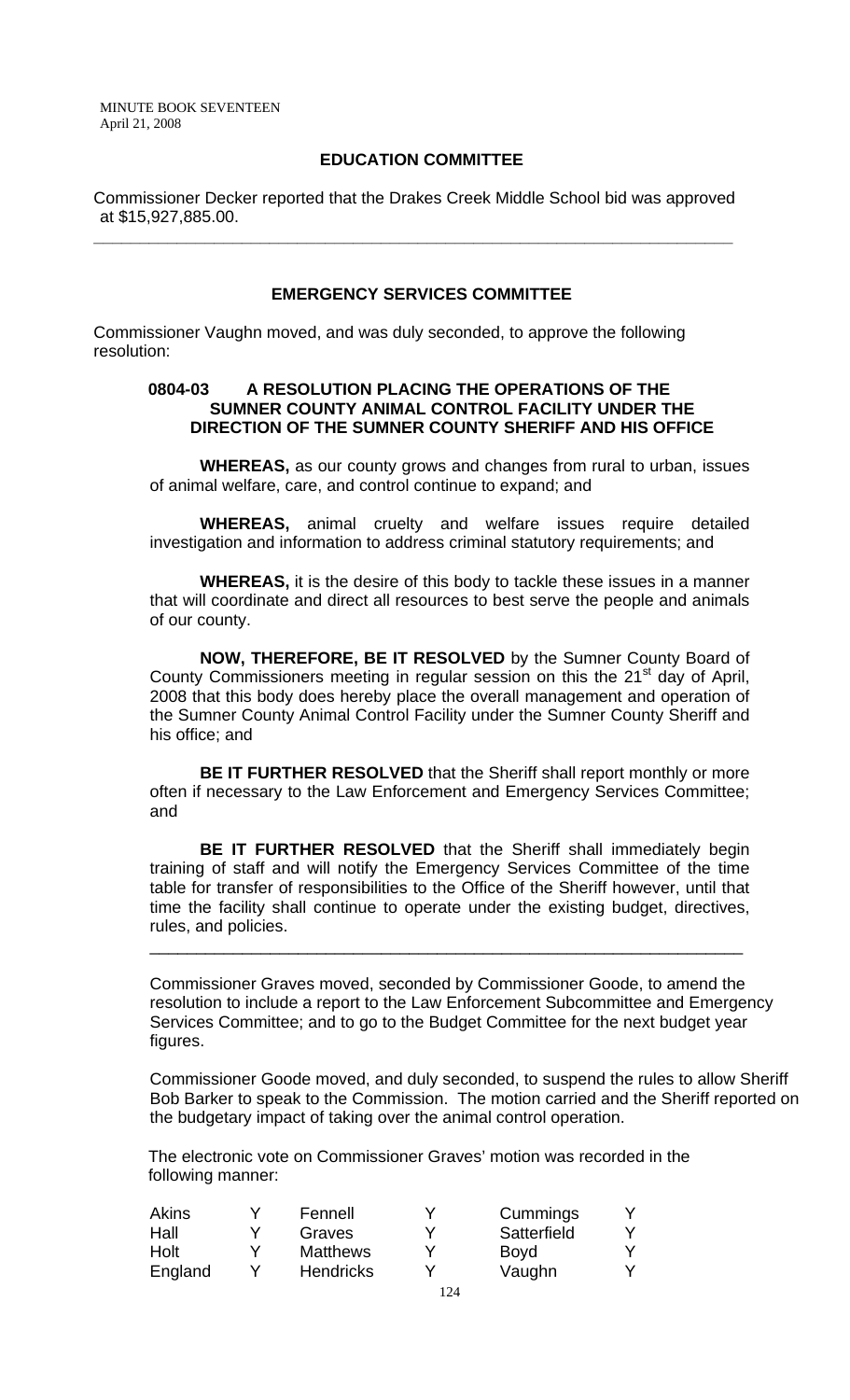| 0804-03A     |   | <b>Yes: 24</b> | <b>No: 0</b> | <b>Abs: 0</b> | 10:00 PM |
|--------------|---|----------------|--------------|---------------|----------|
| <b>Stone</b> |   | <b>Hobbs</b>   |              | Pospisil      |          |
| Goode        | v | Skidmore       |              | Freels        | v        |
| Hyde         |   | <b>Hughes</b>  |              | Kimbrough     | v        |
| LeMarbre     |   | Moser          |              | <b>Decker</b> |          |
|              |   |                |              |               |          |

Chairman Pro Tem Hall declared the amendment approved by the body.

Commissioner Stone moved, seconded by Commissioner Kimbrough, to abolish the present animal control facility and cease operations in its present form on July 1 of this year. As of that date, if agreement can be reached with the City of Gallatin, which owns that facility, it shall be operated by a not-for-profit human society or organization that will undertake animal care, safekeeping, adoption and disposal. Two animal control employees shall retain their position and remain under the direction of the County Executive. These county employees will not work at the animal control facility, but will handle animal control calls, pick-up, collection and investigation of animal issues by county resolution or state statute. The budget for this operation will not exceed the cost of the 2007-2008 budget for the next fiscal year.

Commissioner Graves moved, seconded by Commissioner Akins, to suspend the rules to allow a SPA representative to speak to the Commission. Upon a voice vote, Commissioner Vaughn called for a Division of Assembly.

The electronic vote was recorded in the following manner:

| <b>SUSPEND</b> |   | Yes: 14          | <b>No: 10</b> | Abs: 0        | 10:10 PM |
|----------------|---|------------------|---------------|---------------|----------|
| <b>Stone</b>   | Y | <b>Hobbs</b>     | Y             | Pospisil      | N        |
| Goode          | N | <b>Skidmore</b>  | Y             | <b>Freels</b> | Y        |
| Hyde           | Y | Hughes           | N             | Kimbrough     | Y        |
| LeMarbre       | N | Moser            | N             | Decker        | Y        |
| England        | Y | <b>Hendricks</b> | N             | Vaughn        | N        |
| Holt           | Y | <b>Matthews</b>  | N             | <b>Boyd</b>   | N        |
| Hall           | Y | Graves           | Y             | Satterfield   | N        |
| Akins          | Y | Fennell          | Y             | Cummings      |          |

Chairman Pro Tem Hall declared the motion to suspend the rules failed to pass by the necessary two-thirds vote.

Upon motion of Commissioner Goode, and duly seconded, the Commission approved by voice vote the suspension of the rules to allow the Sheriff to speak. He spoke on the time table for moving forward with the takeover.

The electronic vote on Commissioner Stone's motion was recorded in the following manner:

| <b>Stone</b> | v | <b>Hobbs</b>     | v | Pospisil    | N |
|--------------|---|------------------|---|-------------|---|
| Goode        | N | Skidmore         | N | Freels      | Y |
| Hyde         | Α | Hughes           | N | Kimbrough   | Y |
| LeMarbre     | N | Moser            | N | Decker      | N |
| England      | Y | <b>Hendricks</b> | N | Vaughn      | N |
| Holt         | Α | <b>Matthews</b>  | N | <b>Boyd</b> | N |
| Hall         | N | Graves           | A | Satterfield | N |
| Akins        | Υ | Fennell          | Ν | Cummings    | N |

Chairman Pro Tem Hall declared the amendment failed to pass.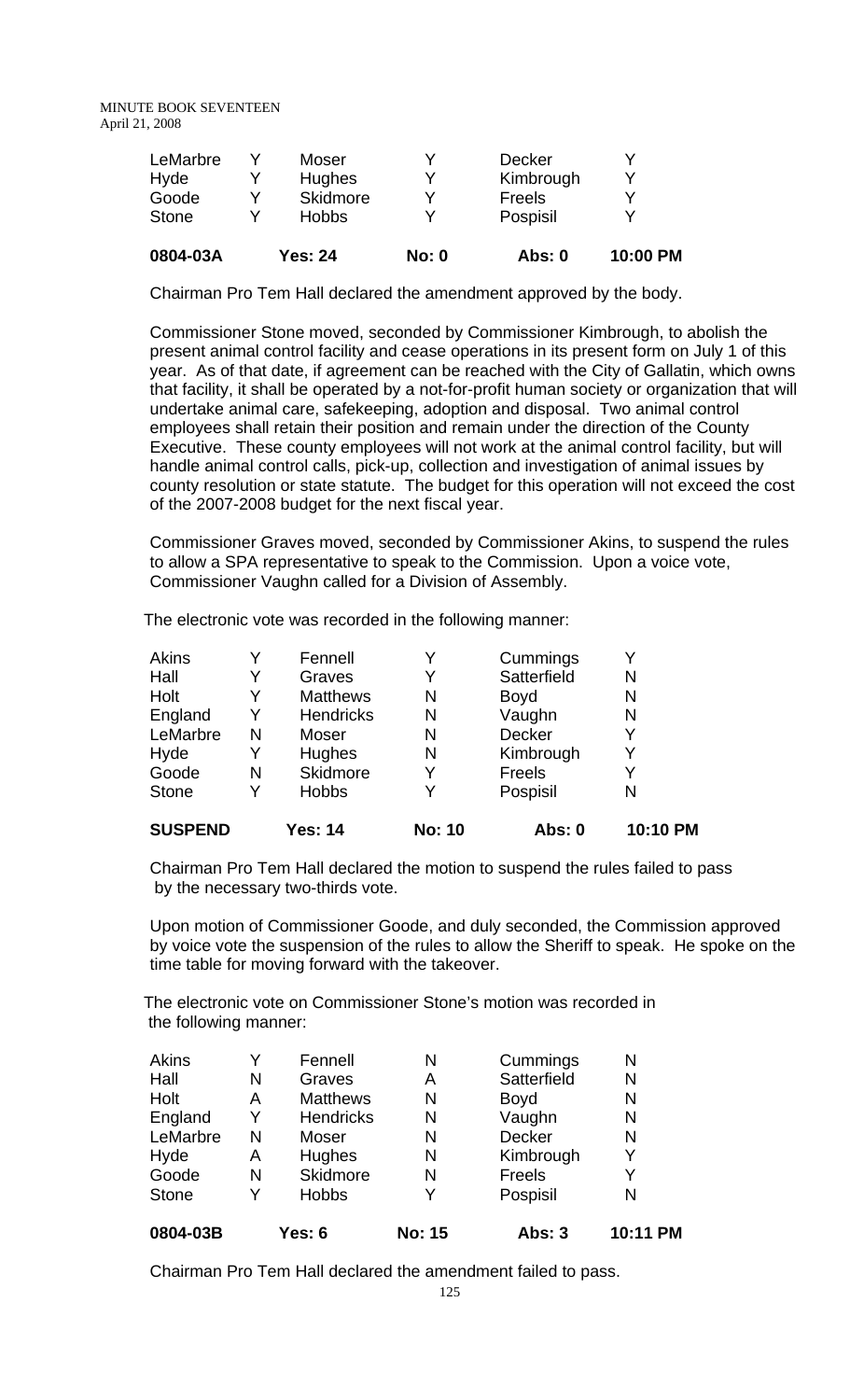The electronic vote on the main motion was recorded in the following manner:

| Akins        |   | Fennell          | Y            | Cummings      | Y        |
|--------------|---|------------------|--------------|---------------|----------|
| Hall         | Y | Graves           | Y            | Satterfield   | Y        |
| Holt         | Y | <b>Matthews</b>  | Y            | <b>Boyd</b>   | Y        |
| England      | N | <b>Hendricks</b> | Y            | Vaughn        | Y        |
| LeMarbre     | Y | Moser            | Y            | <b>Decker</b> | Y        |
| Hyde         |   | Hughes           | Y            | Kimbrough     | N        |
| Goode        | Y | Skidmore         | Α            | <b>Freels</b> | N        |
| <b>Stone</b> | N | <b>Hobbs</b>     | N            | Pospisil      | Y        |
| 0803-03      |   | <b>Yes: 18</b>   | <b>No: 5</b> | <b>Abs: 1</b> | 10:14 PM |

Chairman Pro Tem Hall declared passage of the resolution.

 Commissioner Vaughn introduced the following resolution and moved for approval. The motion was duly seconded.

\_\_\_\_\_\_\_\_\_\_\_\_\_\_\_\_\_\_\_\_\_\_\_\_\_\_\_\_\_\_\_\_\_\_\_\_\_\_\_\_\_\_\_\_\_\_\_\_\_\_\_\_\_\_\_\_\_\_\_

### **0804-04 A RESOLUTION RECOMMENDING KEITH DOUGLAS BE APPOINTED AS THE NEW DIRECTOR OF EMERGENCY MEDICAL SERVICES**

 **BE IT RESOLVED** by the Sumner County Board of County Commissioners meeting in regular session on this the  $21<sup>st</sup>$  day of April, 2008 that this body does hereby recommend Keith Douglas be appointed as the new Director of Emergency Medical Services at the present director salary.

\_\_\_\_\_\_\_\_\_\_\_\_\_\_\_\_\_\_\_\_\_\_\_\_\_\_\_\_\_\_\_\_\_\_\_\_\_\_\_\_\_\_\_\_\_\_\_\_\_\_\_\_\_\_\_\_\_\_\_\_\_\_\_\_

Commissioner Satterfield moved, seconded by Commissioner Hobbs, to amend the resolution to state that an Emergency Medical Services Assistant Director not be hired. The motion was later withdrawn.

Upon motion of Commissioner Vaughn, seconded by Commissioner Satterfield, the Commission voted unanimously to suspend the rules and allow Keith Douglas to address the Commission. Mr. Douglas stated that an Assistant Director of Emergency Services was needed to run the department.

Commissioner Hobbs moved, seconded by Commissioner Holt, to place the supervision of the Emergency Services Department under the jurisdiction of the County Executive.

Commissioner Cummings moved, seconded by Commissioner LeMarbre, to refer the amendment to the Legislative Committee.

The electronic vote was recorded in the following manner:

| А |                  | N            | Pospisil      | v |
|---|------------------|--------------|---------------|---|
| Y | Skidmore         | N            | Freels        | N |
| Y | Hughes           | Y            | Kimbrough     | Y |
| Y | Moser            | Y            | <b>Decker</b> | Y |
| N | <b>Hendricks</b> | N            | Vaughn        | N |
| N | <b>Matthews</b>  | Y            | <b>Boyd</b>   | N |
| Y | Graves           |              | Satterfield   | Y |
| Y | Fennell          | Y            | Cummings      | v |
|   |                  | <b>Hobbs</b> |               |   |

Chairman Pro Tem Hall declared the amendment referred to the Legislative Committee.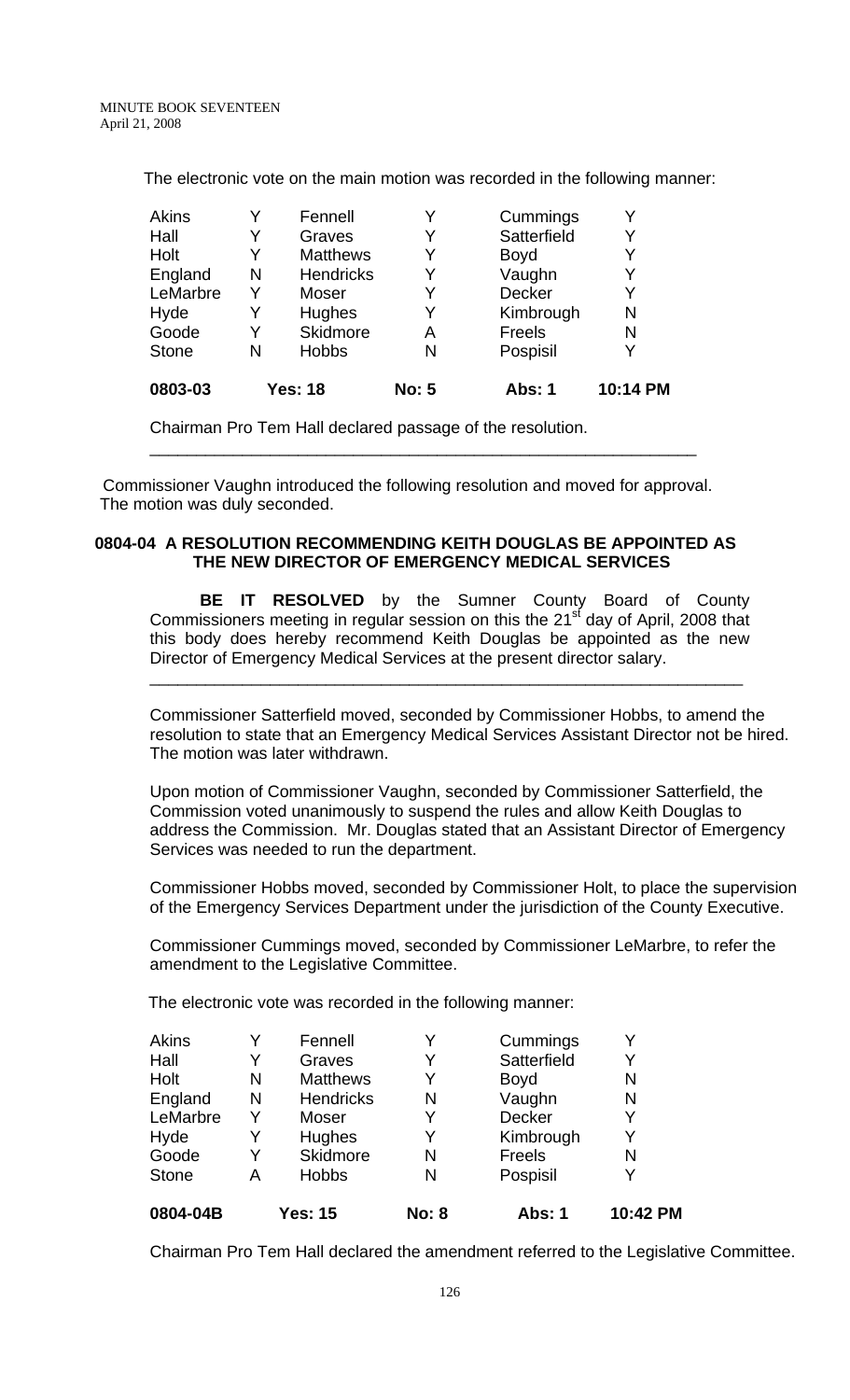The electronic vote on the main motion was recorded in the following manner:

| <b>Akins</b> |   | Fennell          |              | Cummings      | Y        |
|--------------|---|------------------|--------------|---------------|----------|
| Hall         | Y | Graves           |              | Satterfield   | Y        |
| Holt         | Y | <b>Matthews</b>  | Y            | <b>Boyd</b>   | Y        |
| England      | Y | <b>Hendricks</b> | N            | Vaughn        | Y        |
| LeMarbre     | Y | Moser            |              | <b>Decker</b> | Y        |
| Hyde         | Y | <b>Hughes</b>    | Y            | Kimbrough     | Y        |
| Goode        | Y | Skidmore         | N            | <b>Freels</b> | N        |
| <b>Stone</b> | Y | <b>Hobbs</b>     |              | Pospisil      | Y        |
| 0804-04      |   | <b>Yes: 21</b>   | <b>No: 3</b> | <b>Abs: 0</b> | 10:43 PM |

Chairman Pro Tem Hall declared Mr. Douglas appointed as EMS Director. **\_\_\_\_\_\_\_\_\_\_\_\_\_\_\_\_\_\_\_\_\_\_\_\_\_\_\_\_\_\_\_\_\_\_\_\_\_\_\_\_\_\_\_\_\_\_\_\_\_\_\_\_\_\_\_\_\_\_\_\_\_\_\_\_\_\_\_\_\_** 

### **GENERAL OPERATIONS COMMITTEE**

 Commissioner Holt introduced the following resolution and moved for approval. Commissioner Hughes seconded the motion.

#### **0804-05 A RESOLUTION TO RESCIND THE MARCH 2008 RESOLUTION THAT REQUIRED CONSTRUCTION MANAGEMENT FOR THE NEW ARCHIVES FACILITY AND THE SHACKLE ISLAND COMMUNITY BUILDING AND FIRE HALL FACILITY**

**WHEREAS,** the new Sumner County R.J. "Hank" Thompson Archives Facility is almost thirty percent completed; and

**WHEREAS,** the Shackle Island Community Building and fire hall is a building kit; and

**WHEREAS,** no funds were appropriated for the construction management phase in these projects that have already begun.

**NOW, THEREFORE, BE IT RESOLVED** by the Sumner County Board of County Commissioners meeting in regular session on this the  $21<sup>st</sup>$  day of April, 2008 that this body does hereby rescind the March 2008 resolution requiring construction management for the Sumner County R.J. "Hank" Thompson Archives Facility and the Shackle Island Community Building and fire hall.

\_\_\_\_\_\_\_\_\_\_\_\_\_\_\_\_\_\_\_\_\_\_\_\_\_\_\_\_\_\_\_\_\_\_\_\_\_\_\_\_\_\_\_\_\_\_\_\_\_\_\_\_\_\_\_\_\_\_\_\_\_\_\_\_

The electronic vote was recorded in the following manner:

| Akins        |   | Fennell          |              | Cummings      |          |
|--------------|---|------------------|--------------|---------------|----------|
| Hall         | Y | Graves           | Y            | Satterfield   | Y        |
| Holt         | Y | <b>Matthews</b>  | Y            | <b>Boyd</b>   | Y        |
| England      | Y | <b>Hendricks</b> | Y            | Vaughn        |          |
| LeMarbre     | Y | Moser            | Y            | Decker        | Α        |
| Hyde         | Y | Hughes           |              | Kimbrough     | Y        |
| Goode        | N | Skidmore         | Y            | <b>Freels</b> | Y        |
| <b>Stone</b> | Y | <b>Hobbs</b>     |              | Pospisil      |          |
| 0804-05      |   | <b>Yes: 22</b>   | <b>No: 1</b> | Abs: 1        | 10:46 PM |

**\_\_\_\_\_\_\_\_\_\_\_\_\_\_\_\_\_\_\_\_\_\_\_\_\_\_\_\_\_\_\_\_\_\_\_\_\_\_\_\_\_\_\_\_\_\_\_\_\_\_\_\_\_\_\_\_\_\_\_\_\_\_\_\_\_\_\_\_\_** 

Chairman Pro Tem Hall declared passage of the resolution.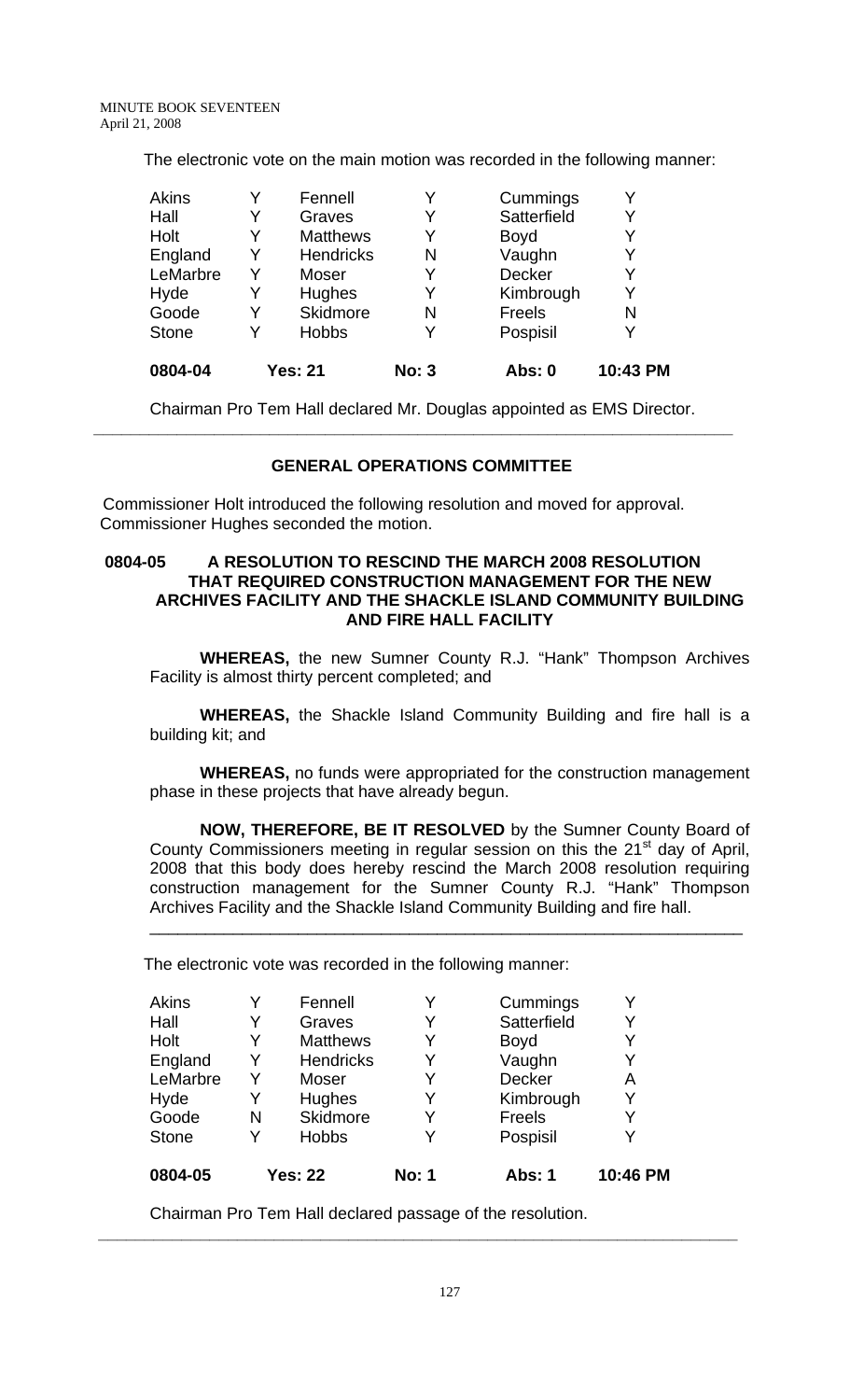#### **PUBLIC WORKS COMMITTEE**

There was no report from the Public Works Committee.

# **LEGISLATIVE COMMITTEE**

**\_\_\_\_\_\_\_\_\_\_\_\_\_\_\_\_\_\_\_\_\_\_\_\_\_\_\_\_\_\_\_\_\_\_\_\_\_\_\_\_\_\_\_\_\_\_\_\_\_\_\_\_\_\_\_\_\_\_\_\_\_\_\_\_\_\_\_\_\_** 

Commissioner Hyde introduced the following resolution and moved for approval. Commissioner Vaughn seconded the motion.

#### **0804-06 A RESOLUTION ADOPTING THE SUMNER COUNTY NEPOTISM POLICY FOR COUNTY EMPLOYEES EMPLOYED IN NON-CONSTITUTIONAL OFFICES AND ENCOURAGING THE CONSTITUTIONAL OFFICES TO ENDORSE THIS POLICY OR CREATE A SIMILAR POLICY FOR THEIR OFFICE**

**BE IT RESOLVED** by the Sumner County Board of County Commissioners meeting in regular session on this the  $21<sup>st</sup>$  day of April, 2008 that this body does hereby adopt the Sumner County nepotism policy (attached herewith) for non-constitutional offices and their employees; and

**BE IT FURTHER RESOLVED** that this body further encourages the constitutional offices to encourage this policy or create a similar policy for their office.

\_\_\_\_\_\_\_\_\_\_\_\_\_\_\_\_\_\_\_\_\_\_\_\_\_\_\_\_\_\_\_\_\_\_\_\_\_\_\_\_\_\_\_\_\_\_\_\_\_\_\_\_\_\_\_\_\_\_\_\_\_\_\_\_

The electronic vote was recorded in the following manner:

| <b>Akins</b> |   | Fennell          | Y            | Cummings      |          |
|--------------|---|------------------|--------------|---------------|----------|
| Hall         |   | Graves           | Y            | Satterfield   | Y        |
| Holt         |   | <b>Matthews</b>  | Y            | <b>Boyd</b>   |          |
| England      | Y | <b>Hendricks</b> | Y            | Vaughn        |          |
| LeMarbre     | Y | Moser            | Y            | <b>Decker</b> | Y        |
| Hyde         | Y | Hughes           | Y            | Kimbrough     | Y        |
| Goode        |   | Skidmore         | N            | <b>Freels</b> |          |
| <b>Stone</b> | A | <b>Hobbs</b>     | Y            | Pospisil      |          |
| 0804-06      |   | <b>Yes: 22</b>   | <b>No: 1</b> | <b>Abs: 1</b> | 10:47 PM |

Chairman Pro Tem Hall declared the resolution approved by the body. The policy reads as follows:

#### **Sumner County Government Nepotism Policy**

It is generally accepted that employment of relatives in the same area or department can cause, or create the perception of causing, serious conflicts and problems with favoritism and negative employee morale. Therefore, to prevent favoritism to relatives, conflicts of interest, violations of security, and unlawful discrimination, Sumner County Government prohibits the employment of immediate relatives in a direct supervisory line with respect to each other.

Relatives of persons currently employed by Sumner County shall not be hired into a position that results in them working directly for or supervising an immediate relative.

For the purposes of this policy, "immediate relatives" shall include a spouse, parent, child, sibling, step-child, step-parent, grandparent, grandchild, mother-in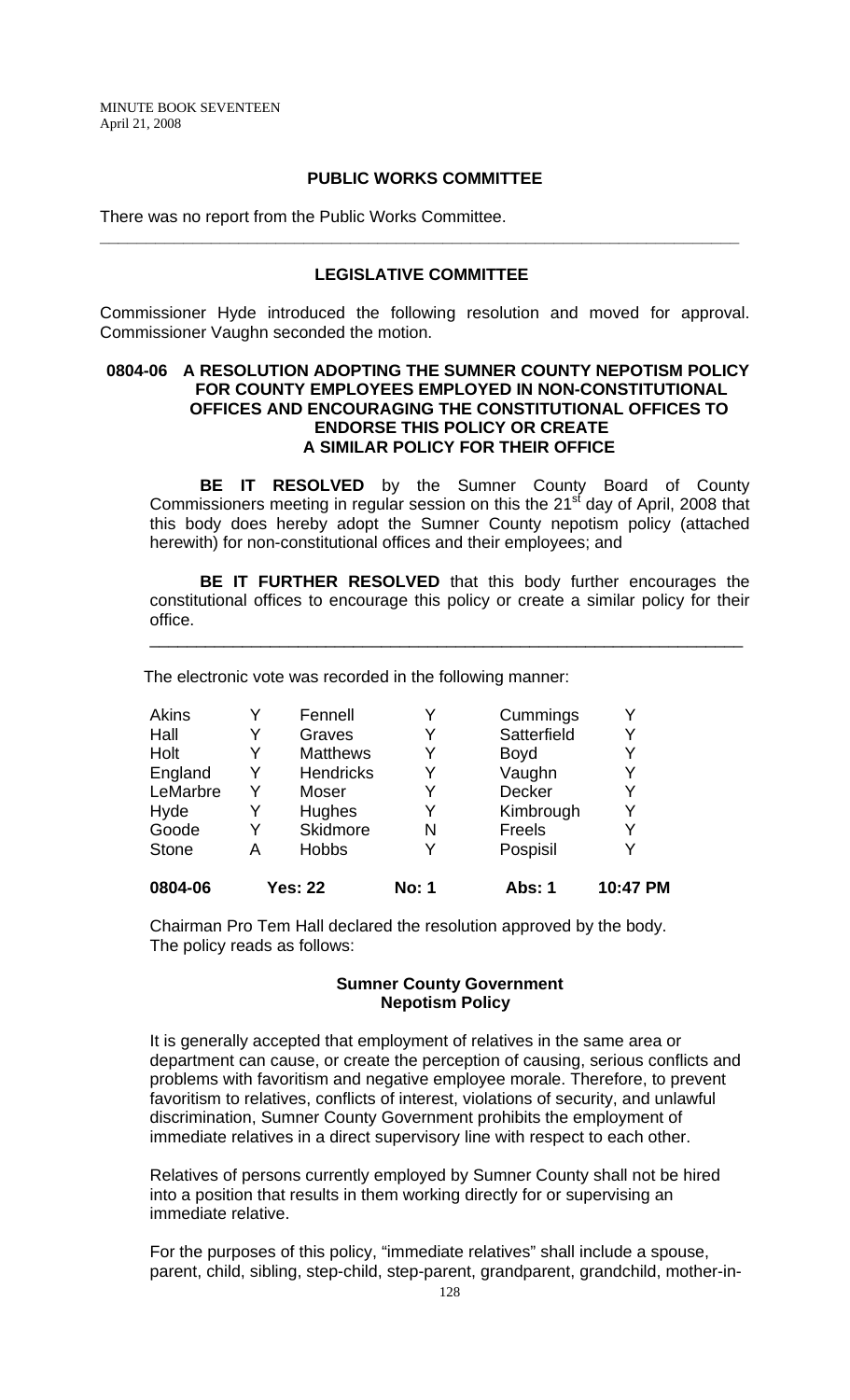law, father-in-law, sister-in-law, brother-in-law, grandparent-in-law, and/or a significant other.

This policy prohibits employees who are relatives from being placed within the same line of supervision where one relative is responsible for supervising the job performance of work activities of another relative or in positions where one might have influence over the other's status or job security.

If the relative relationship is established after employment, the individuals concerned will be given the opportunity to decide who is transferred, on a competitive basis. If the affected individuals do not make a decision, the Department Head, in consultation with Human Resources, will decide. The time limit for this decision, and subsequent action, will be established by the Department Head however, it is recommended that the transfer generally take place no later than 30 days following the establishment of the relationship, no longer than 60 days.

In other cases, where a conflict or the potential for conflict arises resulting from the employment of relatives, even though a supervisory relationship does not exist, Sumner County Government reserves the right at its sole discretion to separate, reassign or terminate employment of either individual. In like fashion, Sumner County reserves the right to address any personal relationship that interferes with or otherwise damages the maintenance of smooth operations.

In the course of normal operations, there may occasionally occur a circumstance that, while not of a supervisory nature, places one relative in the position of approving the work, activity or recommendations of another or authorizing expenses incurred by or due to another. In those circumstances, it is required in all cases that an appropriate countersignature, or otherwise objective review, be obtained in order to avoid the potential for, or accusations of, any impropriety. Sumner County has the right to determine, on an individual basis, whether any other relationship between employees warrants applying this policy.

Although this policy by law does not pertain to elected officials and constitutional office holders, it is encouraged and recommended by this body that all county employees be covered by this policy.

NOTE: This policy is not retroactive, but the County reserves the right to address any personal relationship that may interfere with or damage the maintenance of smooth operations.

\_\_\_\_\_\_\_\_\_\_\_\_\_\_\_\_\_\_\_\_\_\_\_\_\_\_\_\_\_\_\_\_\_\_\_\_\_\_\_\_\_\_\_\_\_\_\_\_\_\_\_\_\_\_\_\_\_\_\_\_\_\_\_\_\_

 Commissioner Hyde introduced the following resolution and moved for approval. Commissioner Goode seconded the motion.

#### **0804-07 A RESOLUTION TO NAME THE CONFERENCE ROOM OF THE NEW SUMNER COUNTY R.J. "HANK" THOMPSON ARCHIVES FACILITY AS THE "SUMNER COUNTY VETERANS CONFERENCE ROOM"**

 **BE IT RESOLVED** by the Sumner County Board of County Commissioners meeting in regular session on this the 21<sup>st</sup> day of April, 2008 that this body does hereby dedicate the conference room at the new Sumner County R.J. "Hank" Thompson Archives facility to honor all veterans and in so doing, name the conference room at the facility the Sumner County Veterans Conference Room.

\_\_\_\_\_\_\_\_\_\_\_\_\_\_\_\_\_\_\_\_\_\_\_\_\_\_\_\_\_\_\_\_\_\_\_\_\_\_\_\_\_\_\_\_\_\_\_\_\_\_\_\_\_\_\_\_\_\_\_\_\_\_\_\_

The electronic vote was recorded in the following manner: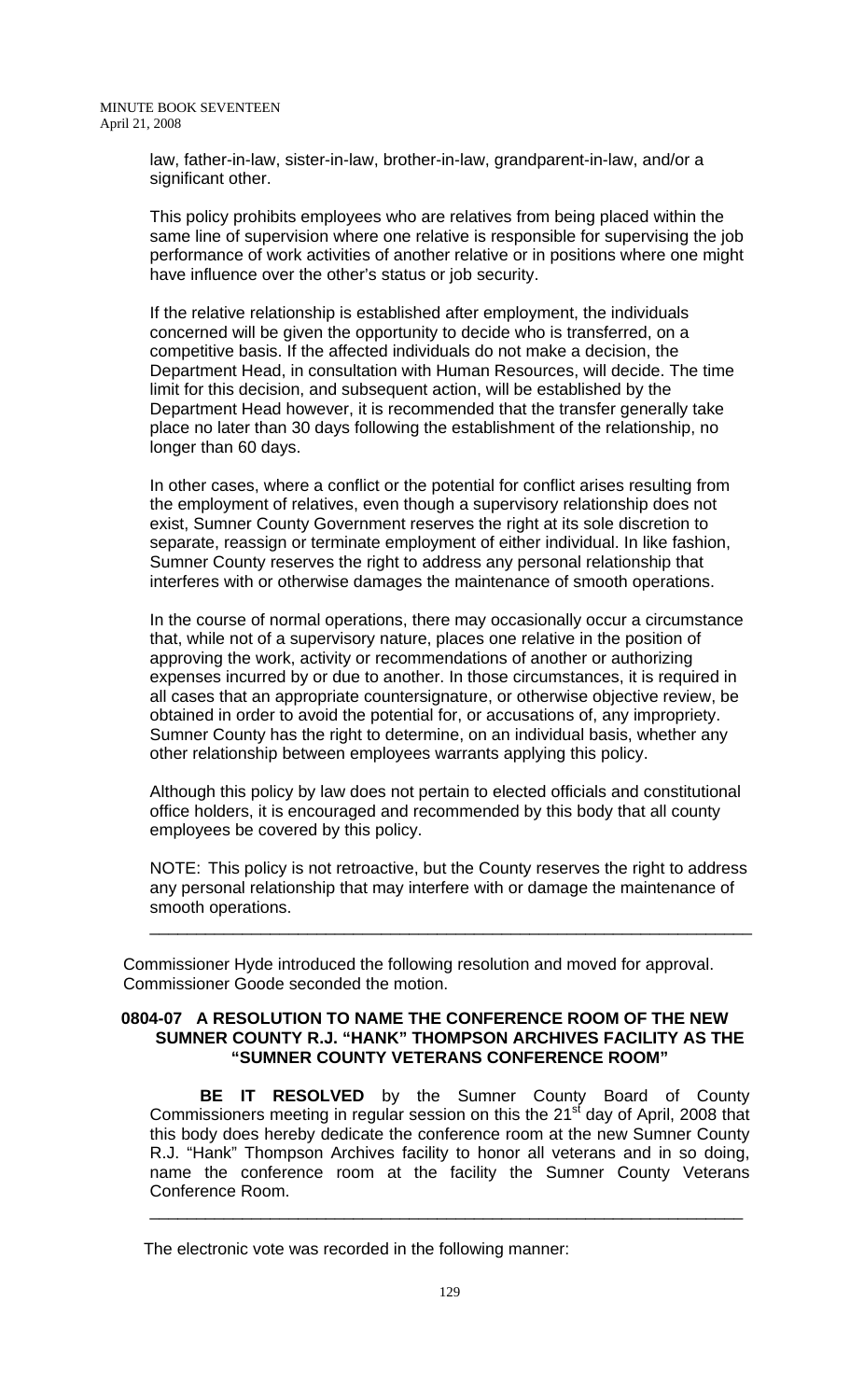| 0804-07          |   | <b>Yes: 22</b> | <b>No: 0</b> | Abs: 0       | 10:47 PM |
|------------------|---|----------------|--------------|--------------|----------|
| Pospisil         | Y |                |              |              |          |
| Skidmore         |   | <b>Stone</b>   | Y            | <b>Hobbs</b> |          |
| Hughes           | Y | Kimbrough      | Y            | Goode        | Y        |
| Moser            |   | <b>Decker</b>  | Y            | Hyde         |          |
| <b>Hendricks</b> | Y | Vaughn         | Y            | LeMarbre     | Y        |
| <b>Matthews</b>  | Y | <b>Boyd</b>    | Y            | England      | Y        |
| Hall             |   | Graves         | Y            | Satterfield  | Y        |
| <b>Akins</b>     |   | Fennell        | Y            | Cummings     |          |
|                  |   |                |              |              |          |

Chairman Pro Tem Hall declared Resolution 0804-07 approved by the body.

\_\_\_\_\_\_\_\_\_\_\_\_\_\_\_\_\_\_\_\_\_\_\_\_\_\_\_\_\_\_\_\_\_\_\_\_\_\_\_\_\_\_\_\_\_\_\_\_\_\_\_\_\_\_\_\_\_\_\_\_\_\_\_\_

# **BUDGET COMMITTEE**

Commissioner Moser introduced the following resolution and moved for approval. The motion was duly seconded.

## **0804-09 A RESOLUTION APPROPRIATING \$215,703.00 FROM THE RESERVE FUNDS TO THE AIRPORT AUTHORITY ACCOUNT**

**BE IT RESOLVED** by the Sumner County Board of County Commissioners meeting in regular sessions on this the 21 $\mathrm{^{st}}$  day of April, 2008, that this body hereby appropriates \$215,703.00 from the hospital reserve funds to the Airport Authority Account (101-58220-316) as matching funds for Federal Grants as shown on the attachment herewith; and

**BE IT FURTHER RESOLVED** that this appropriation is contingent upon the Airport Authority getting its bylaws updated to comply with state law and approved by the Law Director.

\_\_\_\_\_\_\_\_\_\_\_\_\_\_\_\_\_\_\_\_\_\_\_\_\_\_\_\_\_\_\_\_\_\_\_\_\_\_\_\_\_\_\_\_\_\_\_\_\_\_\_\_\_\_\_\_\_\_\_\_\_\_\_\_

 Chairman Pro Tem Hall recognized the County Law Director who stated that the lawsuits had been filed against the Airport Authority.

 Commissioner Goode moved, seconded by Commissioner Moser, to refer Resolution 0804-09 to Legislative and Budget Committees to review the matter further.

The electronic vote was recorded in the following manner:

| 0804-09A         |   | Yes: 17      | <b>No: 4</b> | Abs: 1       | 10:56 PM |
|------------------|---|--------------|--------------|--------------|----------|
| Pospisil         | v |              |              |              |          |
| Freels           | Y | <b>Stone</b> |              | <b>Hobbs</b> | N        |
| <b>Hughes</b>    | Y | Kimbrough    |              | Goode        |          |
| Moser            |   | Decker       |              | Hyde         |          |
| <b>Hendricks</b> | Y | Vaughn       | N            | LeMarbre     | Y        |
| <b>Matthews</b>  | N | <b>Boyd</b>  |              | England      | N        |
| Hall             | Α | Graves       |              | Satterfield  |          |
| Akins            | v | Fennell      |              | Cummings     |          |

Chairman Pro Tem Hall declared the Resolution referred to the Budget Committee. \_\_\_\_\_\_\_\_\_\_\_\_\_\_\_\_\_\_\_\_\_\_\_\_\_\_\_\_\_\_\_\_\_\_\_\_\_\_\_\_\_\_\_\_\_\_\_\_\_\_\_\_\_\_\_\_\_\_\_\_\_\_\_\_\_\_

Commissioner Moser introduced the following resolution and moved for approval. Commissioner Graves seconded the motion.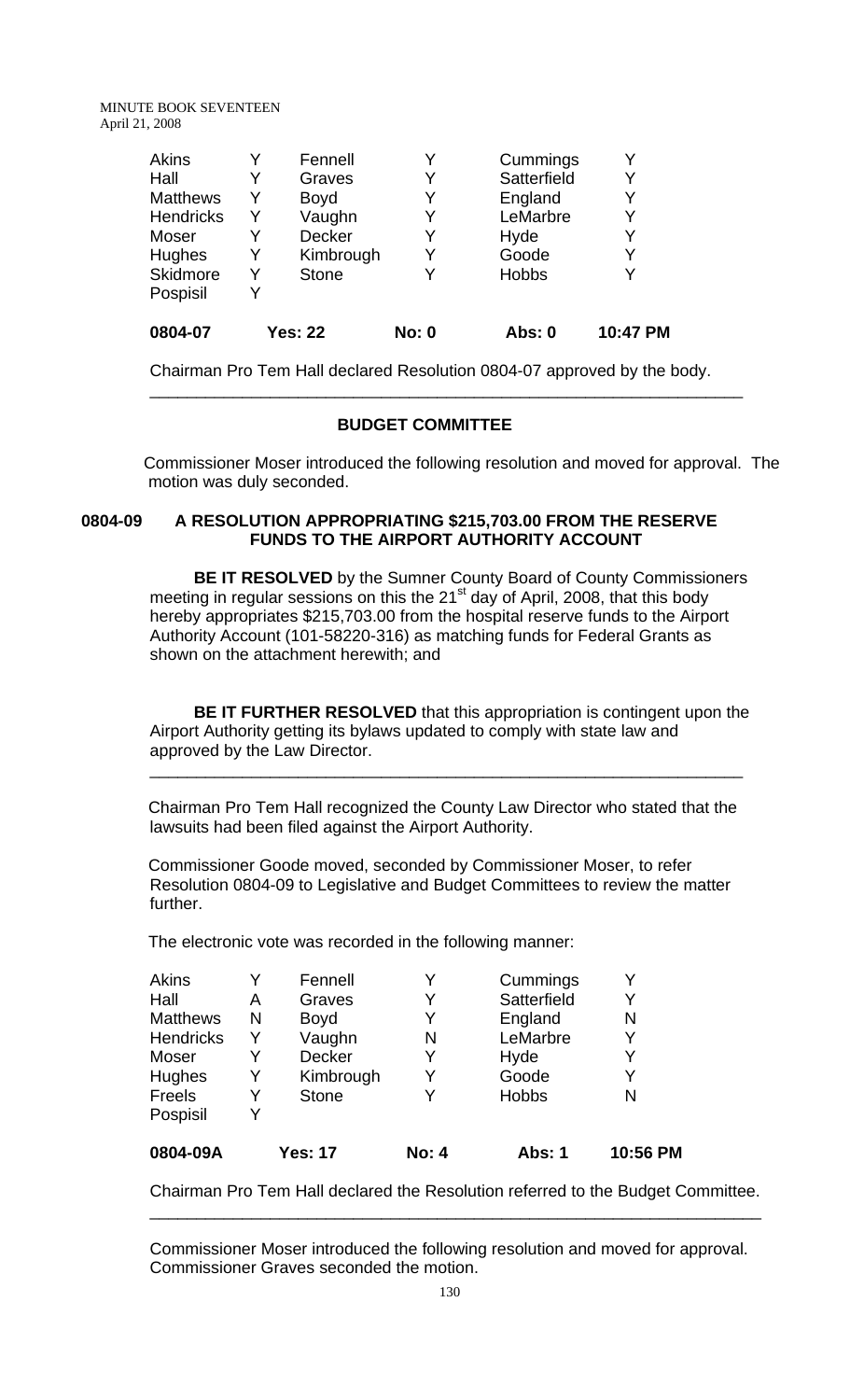# **0804-10 A RESOLUTION APPROPRIATING \$20,400.00 TO VARIOUS ACCOUNTS WITHIN THE OFFICE OF THE ASSESSOR OF PROPERTY**

 **BE IT RESOLVED** by the Sumner County Board of County Commissioners meeting in regular session on this the  $21<sup>st</sup>$  day of April, 2008 that this body hereby appropriates \$20,400.00 from the Salary Account (52300-105) to various Reappraisal Salary Accounts of the Office of the Assessor of Property as shown on the attachment herewith.

\_\_\_\_\_\_\_\_\_\_\_\_\_\_\_\_\_\_\_\_\_\_\_\_\_\_\_\_\_\_\_\_\_\_\_\_\_\_\_\_\_\_\_\_\_\_\_\_\_\_\_\_\_\_\_\_\_\_\_\_\_\_\_\_

The electronic vote was recorded in the following manner:

| <b>Akins</b>     | N | Fennell        | Y            | Cummings     | N        |
|------------------|---|----------------|--------------|--------------|----------|
| Hall             |   | Graves         | Y            | Satterfield  | N        |
| <b>Matthews</b>  | Y | <b>Boyd</b>    | Y            | England      | N        |
| <b>Hendricks</b> | N | Vaughn         | Y            | LeMarbre     | Y        |
| Moser            |   | <b>Decker</b>  | Y            | Hyde         | Y        |
| <b>Hughes</b>    | Y | Kimbrough      | Y            | Goode        | Y        |
| <b>Skidmore</b>  | N | <b>Freels</b>  | Y            | <b>Stone</b> |          |
| <b>Hobbs</b>     | N | Pospisil       | Y            |              |          |
| 0804-10          |   | <b>Yes: 16</b> | <b>No: 7</b> | Abs: 0       | 10:59 PM |

Chairman Pro Tem Hall declared Resolution 0804-10 approved by the body on the first and final reading.

\_\_\_\_\_\_\_\_\_\_\_\_\_\_\_\_\_\_\_\_\_\_\_\_\_\_\_\_\_\_\_\_\_\_\_\_\_\_\_\_\_\_\_\_\_\_\_\_\_\_\_\_\_\_\_\_\_\_\_\_\_\_\_\_\_

Commissioner Hughes moved, seconded by Commissioner Moser, to suspend the rules to allow Resolution 0804-12 to be taken from the Consent Agenda and voted upon separately.

The electronic vote was recorded in the following manner:

| <b>SUSPEND</b>   |   | <b>Yes: 22</b> | <b>No: 0</b> | <b>Abs: 1</b> | 11:01 PM |
|------------------|---|----------------|--------------|---------------|----------|
| <b>Hobbs</b>     | Y | Pospisil       | Y            |               |          |
| Skidmore         | Y | <b>Freels</b>  | Y            | <b>Stone</b>  | v        |
| Hughes           | Y | Kimbrough      | Y            | Goode         | Y        |
| Moser            | Y | Decker         | Y            | Hyde          | Y        |
| <b>Hendricks</b> | Y | Vaughn         | Y            | LeMarbre      | Y        |
| <b>Matthews</b>  | Y | <b>Boyd</b>    | Y            | England       | Y        |
| Hall             | Α | Graves         | Y            | Satterfield   | Y        |
| <b>Akins</b>     | Y | Fennell        | Y            | Cummings      | v        |

Chairman Pro Tem Hall declared the motion to suspend the rules approved.

Commissioner Moser moved, seconded by Commissioner Hughes, to approve the following resolution with the subsequent amendment as stated by Commissioner Hughes below.

\_\_\_\_\_\_\_\_\_\_\_\_\_\_\_\_\_\_\_\_\_\_\_\_\_\_\_\_\_\_\_\_\_\_\_\_\_\_\_\_\_\_\_\_\_\_\_\_\_\_\_\_\_\_\_\_\_\_\_\_\_\_\_\_

### **0804-12 A RESOLUTION APPROPRIATING \$15,921,556.00 FROM THE OCTOBER 2007 BOND ISSUE TO THE BOARD OF EDUCATION FOR THE CONSTRUCTION OF THE DRAKES CREEK MIDDLE SCHOOL**

 **BE IT RESOLVED** by the Sumner County Board of County Commissioners meeting in regular session on this the 21<sup>st</sup> day of April, 2008 that this body hereby appropriates \$15,921,556.00 from the October 2007 bond issue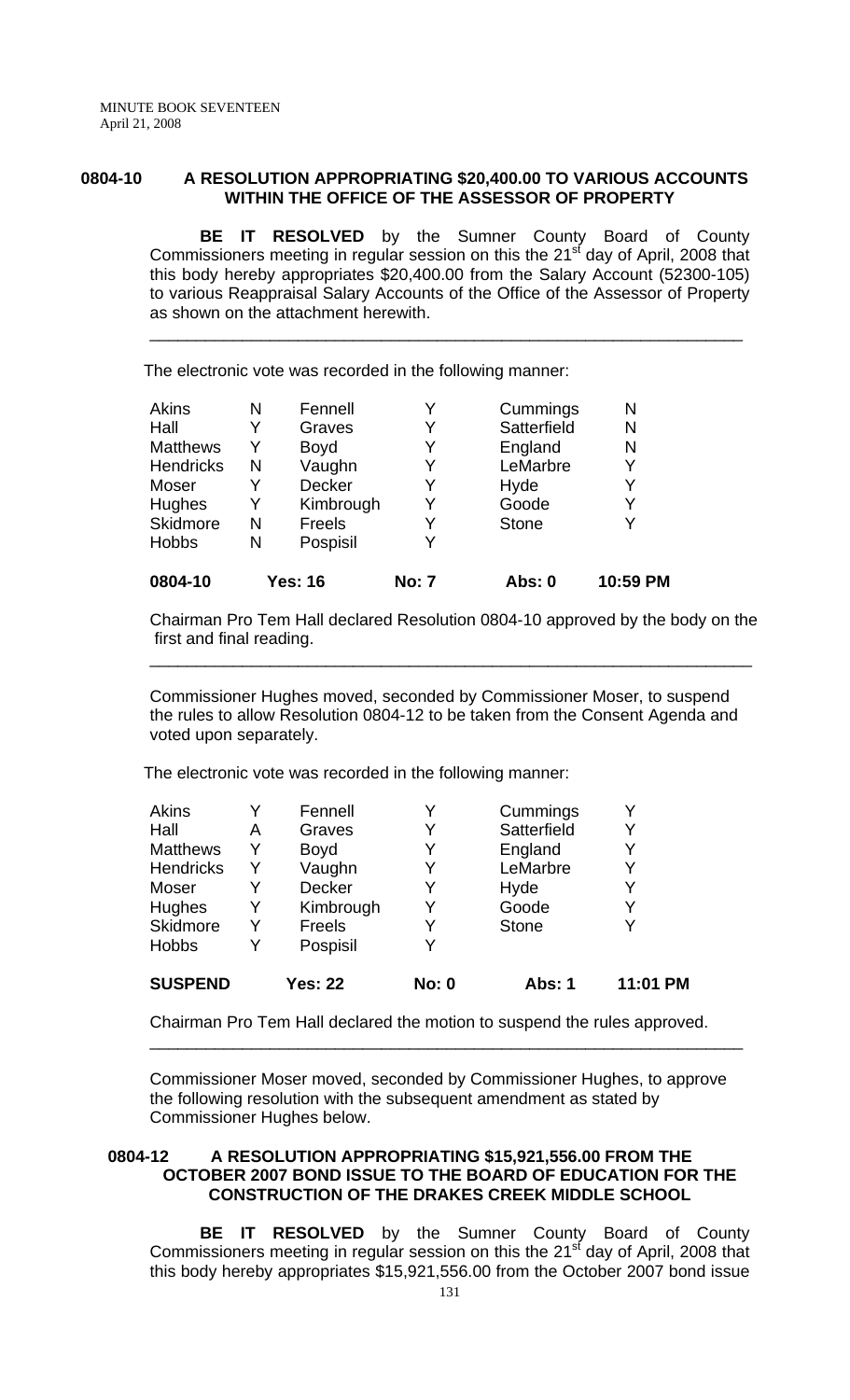to the Board of Education for the construction of the Drakes Creek Middle School as shown on the attachment herewith.

\_\_\_\_\_\_\_\_\_\_\_\_\_\_\_\_\_\_\_\_\_\_\_\_\_\_\_\_\_\_\_\_\_\_\_\_\_\_\_\_\_\_\_\_\_\_\_\_\_\_\_\_\_\_\_\_\_\_\_\_\_\_\_\_

Commissioner Hughes stated that \$6,320.00 was inadvertently added into the bid amount (as reflected in the above-stated resolution). The amount should have been deducted.

The electronic vote was recorded in the following manner:

| 0804-12          | <b>Yes: 22</b> |               | <b>No: 0</b> | <b>Abs: 1</b> | 11:02 PM |
|------------------|----------------|---------------|--------------|---------------|----------|
| <b>Hobbs</b>     | Y              | Pospisil      | Y            |               |          |
| Skidmore         | Y              | Freels        | Y            | <b>Stone</b>  |          |
| <b>Hughes</b>    | Y              | Kimbrough     | Y            | Goode         |          |
| Moser            |                | <b>Decker</b> | Y            | Hyde          | Y        |
| <b>Hendricks</b> | Y              | Vaughn        | Y            | LeMarbre      | Y        |
| <b>Matthews</b>  | Y              | <b>Boyd</b>   | Y            | England       |          |
| Hall             | Α              | Graves        | Y            | Satterfield   | Y        |
| <b>Akins</b>     |                | Fennell       | Y            | Cummings      |          |

Chairman Pro Tem Hall declared the resolution approved on the first and final reading. \_\_\_\_\_\_\_\_\_\_\_\_\_\_\_\_\_\_\_\_\_\_\_\_\_\_\_\_\_\_\_\_\_\_\_\_\_\_\_\_\_\_\_\_\_\_\_\_\_\_\_\_\_\_\_\_\_\_\_\_\_\_\_\_\_\_\_

# **CONSENT AGENDA**

Commissioner Moser moved, and was duly seconded, to approve the Consent Agenda. Chairman Pro Tem Hall declared a conflict of interest and stated that he would abstain from voting on the Consent Agenda.

# **0804-11 A RESOLUTION APPROVING THE FISCAL YEAR 2007-2008 SUMNER COUNTY BOARD OF EDUCATION GENERAL PURPOSE SCHOOL FUND BUDGET AMENDMENTS AND APPROPRIATING AND/OR TRANSFERRING SUCH FUNDS AS REQUIRED**

 **BE IT RESOLVED** by the Sumner County Board of County Commissioners meeting in regular session on this the  $21<sup>st</sup>$  day of April, 2008 that this body hereby approves the 2007-2008 Sumner County Board of Education General Purpose School Fund budget amendments and appropriates and/or transfers such funds among the various accounts as shown on the attached schedules which are hereby incorporated as a part of this resolution.

\_\_\_\_\_\_\_\_\_\_\_\_\_\_\_\_\_\_\_\_\_\_\_\_\_\_\_\_\_\_\_\_\_\_\_\_\_\_\_\_\_\_\_\_\_\_\_\_\_\_\_\_\_\_\_\_\_\_\_\_\_\_\_\_

### **0804-14 A RESOLUTION APPROPRIATING \$1,773.08 AS PASS-THRU FUNDS FROM THE STATE MISCELLANEOUS ACCOUNT OF THE ELECTION OFFICE TO THE MAINTENANCE ACCOUNT AND OFFICE SUPPLIES ACCOUNT**

**BE IT RESOLVED** by the Sumner County Board of County Commissioners meeting in regular session on this the  $21<sup>st</sup>$  day of April, 2008 that this body hereby appropriates \$1,773.08 as pass-thru funds from the State Miscellaneous Account of the Election Office (101-46990) to the Capital Outlay Account (51500-799) for reimbursement from the state as shown on the attachment herewith.

\_\_\_\_\_\_\_\_\_\_\_\_\_\_\_\_\_\_\_\_\_\_\_\_\_\_\_\_\_\_\_\_\_\_\_\_\_\_\_\_\_\_\_\_\_\_\_\_\_\_\_\_\_\_\_\_\_\_\_\_\_\_\_\_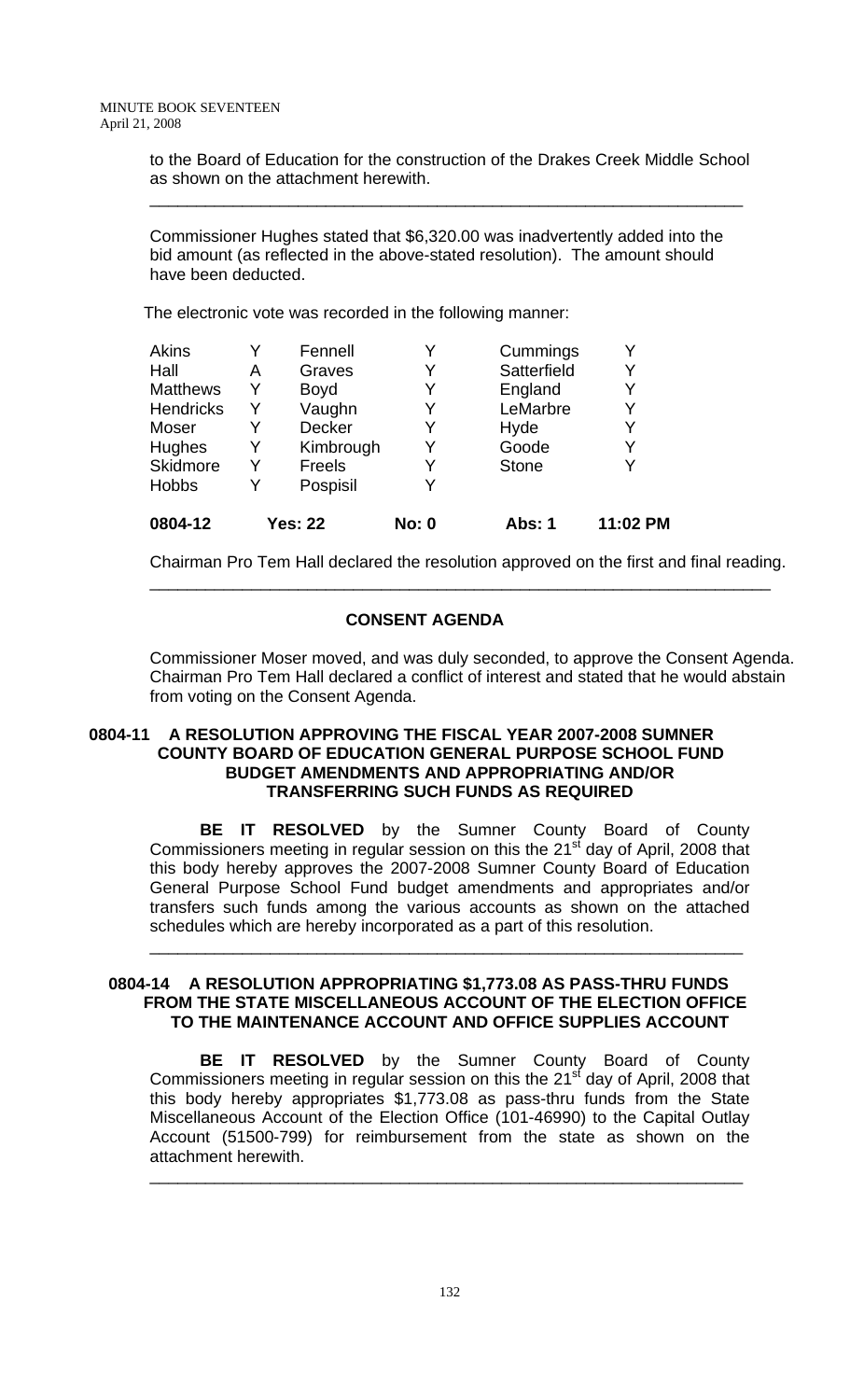### **0804-15 A RESOLUTION APPROPRIATING \$115,000.00 AS PASS-THROUGH FUNDS FROM THE FEDERAL FUNDS DISASTER RELIEF ACCOUNT AND THE COUNTY GENERAL FUND RESERVE ACCOUNT TO THE OTHER CHARGES DISASTER EXPENSES ACCOUNT WITHIN THE DEPARMENT OF EMERGENCY MANAGEMENT**

**BE IT RESOLVED** by the Sumner County Board of County Commissioners meeting in regular session on this the 21<sup>st</sup> day of April, 2008 that this body hereby appropriates \$115,000.00 as pass-through funds from the Federal Funds Disaster Relief Account (101-47230) and the County General Fund Reserve Account (101-39000) to the Other Charges Disaster Expenses Account (101-54490-599-143) within the department of Emergency Management as shown on the attachment herewith.

\_\_\_\_\_\_\_\_\_\_\_\_\_\_\_\_\_\_\_\_\_\_\_\_\_\_\_\_\_\_\_\_\_\_\_\_\_\_\_\_\_\_\_\_\_\_\_\_\_\_\_\_\_\_\_\_\_\_\_\_\_\_\_\_

#### **0804-16 A RESOLUTION APPROPRIATING \$269,000.00 AS PASS-THROUGH FUNDS FROM THE HOMELAND SECURITY GRANT ACCOUNT TO THE GRANT EXPENSES ACCOUNT**

 **BE IT RESOLVED** by the Sumner County Board of County Commissioners meeting in regular session on this the 21<sup>st</sup> day of April, 2008 that this body hereby appropriates \$269,000.00 as pass-through funds from Homeland Security Grant Account (101-47235) to the Grant Expenses Account (101-54490-599) for a new communications system as shown on the attachment herewith.

\_\_\_\_\_\_\_\_\_\_\_\_\_\_\_\_\_\_\_\_\_\_\_\_\_\_\_\_\_\_\_\_\_\_\_\_\_\_\_\_\_\_\_\_\_\_\_\_\_\_\_\_\_\_\_\_\_\_\_\_\_\_\_\_

#### **0804-17 A RESOLUTION APPROPRIATING \$140,595.46 AS PASS-THROUGH FUNDS FROM AND TO VARIOUS ACCOUNTS WITHIN THE OFFICE OF THE SHERIFF**

 **BE IT RESOLVED** by the Sumner County Board of County Commissioners meeting in regular session on this the 21<sup>st</sup> day of April, 2008 that this body hereby appropriates \$140,595.46 as pass-through funds from and to various accounts within the Office of the Sheriff as shown on the attachments herewith.

\_\_\_\_\_\_\_\_\_\_\_\_\_\_\_\_\_\_\_\_\_\_\_\_\_\_\_\_\_\_\_\_\_\_\_\_\_\_\_\_\_\_\_\_\_\_\_\_\_\_\_\_\_\_\_\_\_\_\_\_\_\_\_\_

# **0804-18 A RESOLUTION APPROPRIATING \$104,400.00 AS PASS-THROUGH FUNDS FROM THE STATE HEALTH DEPARTMENT ACCOUNT TO THE VARIOUS OTHER ACCOUNTS OF THE HEALTH DEPARTMENT**

**BE IT RESOLVED** by the Sumner County Board of County Commissioners meeting in regular session on this the 21<sup>st</sup> day of April, 2008 that this body hereby appropriates \$104,400.00 as pass-through funds from the State Health Account (101-46310) to various other accounts of the Health Department for funds received from additional state grants as shown on the attachment herewith.

\_\_\_\_\_\_\_\_\_\_\_\_\_\_\_\_\_\_\_\_\_\_\_\_\_\_\_\_\_\_\_\_\_\_\_\_\_\_\_\_\_\_\_\_\_\_\_\_\_\_\_\_\_\_\_\_\_\_\_\_\_\_\_\_

# **0804-19 A RESOLUTION APPROPRIATING \$18,900.00 AS PASS-THROUGH FUNDS FROM THE HENDERSONVILLE LIBRARY RESERVE ACCOUNT TO VARIOUS ACCOUNTS WITHIN THE HENDERSONVILLE LIBRARY**

 **BE IT RESOLVED** by the Sumner County Board of County Commissioners meeting in regular session on this the 21 $\mathrm{st}$  day of April, 2008 that this body hereby appropriates \$18,900.00 as pass-through funds from the Hendersonville Library Reserve Account (101-35112) to various accounts within the Hendersonville Library as shown on the attachment herewith.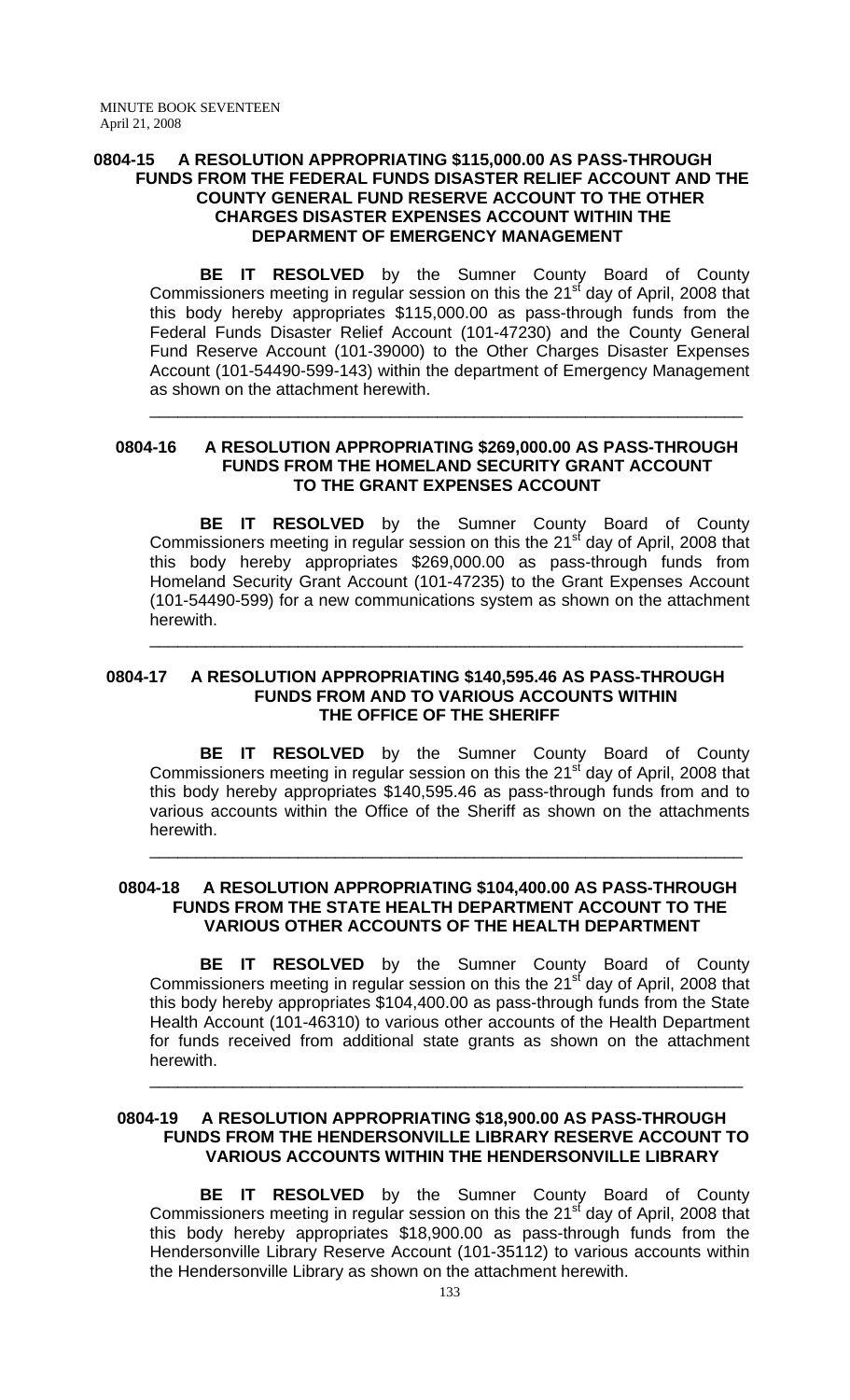#### **0804-20 A RESOLUTION APPROPRIATING \$421.20 AS PASS-THROUGH FUNDS FROM THE ELMER HINTON MEMORIAL LIBRARY FUND RESERVE ACCOUNT TO THE GRANT ACCOUNT**

**BE IT RESOLVED** by the Sumner County Board of County Commissioners meeting in regular session on this the 21<sup>st</sup> day of April, 2008 that this body hereby appropriates \$421.20 as pass-through from the Elmer Hinton Memorial Library Fund Reserve Account (101-35113) to the Grant Account (56500-799-103) as shown on the attachment herewith.

\_\_\_\_\_\_\_\_\_\_\_\_\_\_\_\_\_\_\_\_\_\_\_\_\_\_\_\_\_\_\_\_\_\_\_\_\_\_\_\_\_\_\_\_\_\_\_\_\_\_\_\_\_\_\_\_\_\_\_\_\_\_\_\_

\_\_\_\_\_\_\_\_\_\_\_\_\_\_\_\_\_\_\_\_\_\_\_\_\_\_\_\_\_\_\_\_\_\_\_\_\_\_\_\_\_\_\_\_\_\_\_\_\_\_\_\_\_\_\_\_\_\_\_\_\_\_\_\_

### **0804-21 A RESOLUTION APPROPRIATING \$3,575.20 AS PASS-THROUGH FUNDS FROM THE ELMER HINTON MEMORIAL LIBRARY FUND RESERVE ACCOUNT TO THE OTHER CHARGES ACCOUNT**

**BE IT RESOLVED** by the Sumner County Board of County Commissioners meeting in regular session on this the  $21<sup>st</sup>$  day of April, 2008 that this body hereby appropriates \$3,575.20 as pass-through from the Elmer Hinton Memorial Library Fund Reserve Account (101-35113) to the Other Charges Account (56500-599-103) as shown on the attachment herewith.

\_\_\_\_\_\_\_\_\_\_\_\_\_\_\_\_\_\_\_\_\_\_\_\_\_\_\_\_\_\_\_\_\_\_\_\_\_\_\_\_\_\_\_\_\_\_\_\_\_\_\_\_\_\_\_\_\_\_\_\_\_\_\_\_

# **0804-22 A RESOLUTION APPROPRIATING \$500.00 FROM THE COUNTY GENERAL FUND RESERVE ACCOUNT TO THE COMMISSION COSTS ACCOUNT FOR THE FUNDING OF A BRIDGE SIGN IN MEMORY OF CORPORAL JERRY W. HAMMOCK**

 **BE IT RESOLVED** by the Sumner County Board of County Commissioners meeting in regular session on this the 21<sup>st</sup> day of April, 2008 that this body does appropriate \$500.00 from the County General Fund Reserve Account (101-39000) to the Commission Costs Account (101-51100-599) for the funding of a bridge sign in memory of Corporal Jerry W. Hammock as shown on the attachment herewith.

\_\_\_\_\_\_\_\_\_\_\_\_\_\_\_\_\_\_\_\_\_\_\_\_\_\_\_\_\_\_\_\_\_\_\_\_\_\_\_\_\_\_\_\_\_\_\_\_\_\_\_\_\_\_\_\_\_\_\_\_\_\_\_\_

### **0804-23 A RESOLUTION APPROPRIATING \$21,000.00 FROM THE TRUSTEE'S STATE TAX DATA PROCESSING ACCOUNT TO THE ASSESSOR'S STATE TAX DATA PROCESSING ACCOUNT**

 **BE IT RESOLVED** by the Sumner County Board of County Commissioners meeting in regular session on this the 21<sup>st</sup> day of April, 2008 that this body hereby appropriates \$21,000.00 from the Trustee's State Tax Data Processing Account (101-52400-309) to the Assessor's State Tax Data Processing Account (101-52300-309) as shown on the attachment herewith.

\_\_\_\_\_\_\_\_\_\_\_\_\_\_\_\_\_\_\_\_\_\_\_\_\_\_\_\_\_\_\_\_\_\_\_\_\_\_\_\_\_\_\_\_\_\_\_\_\_\_\_\_\_\_\_\_\_\_\_\_\_\_\_\_

### **0804-24 A RESOLUTION ALLOWING THE TRUSTEE'S OFFICE A CREDIT IN THE FINAL SETTLEMENT OF THE 2006 PROPERTY TAX ROLL TOTALING \$232,819.42 DUE TO CHANGES OF ERRORS AND RELEASES**

 **WHEREAS**, Section 5-5-124, of the Tennessee Code Annotated, allows the Trustee of Sumner County, Tennessee, to obtain credit in final settlement of the 2006 property tax roll totaling \$232,819.42; and

**WHEREAS**, this amount represents changes due to errors and releases made by the Tax Assessor of Sumner County, Tennessee, State Board of Equalization, and Assessment Appeal Commission;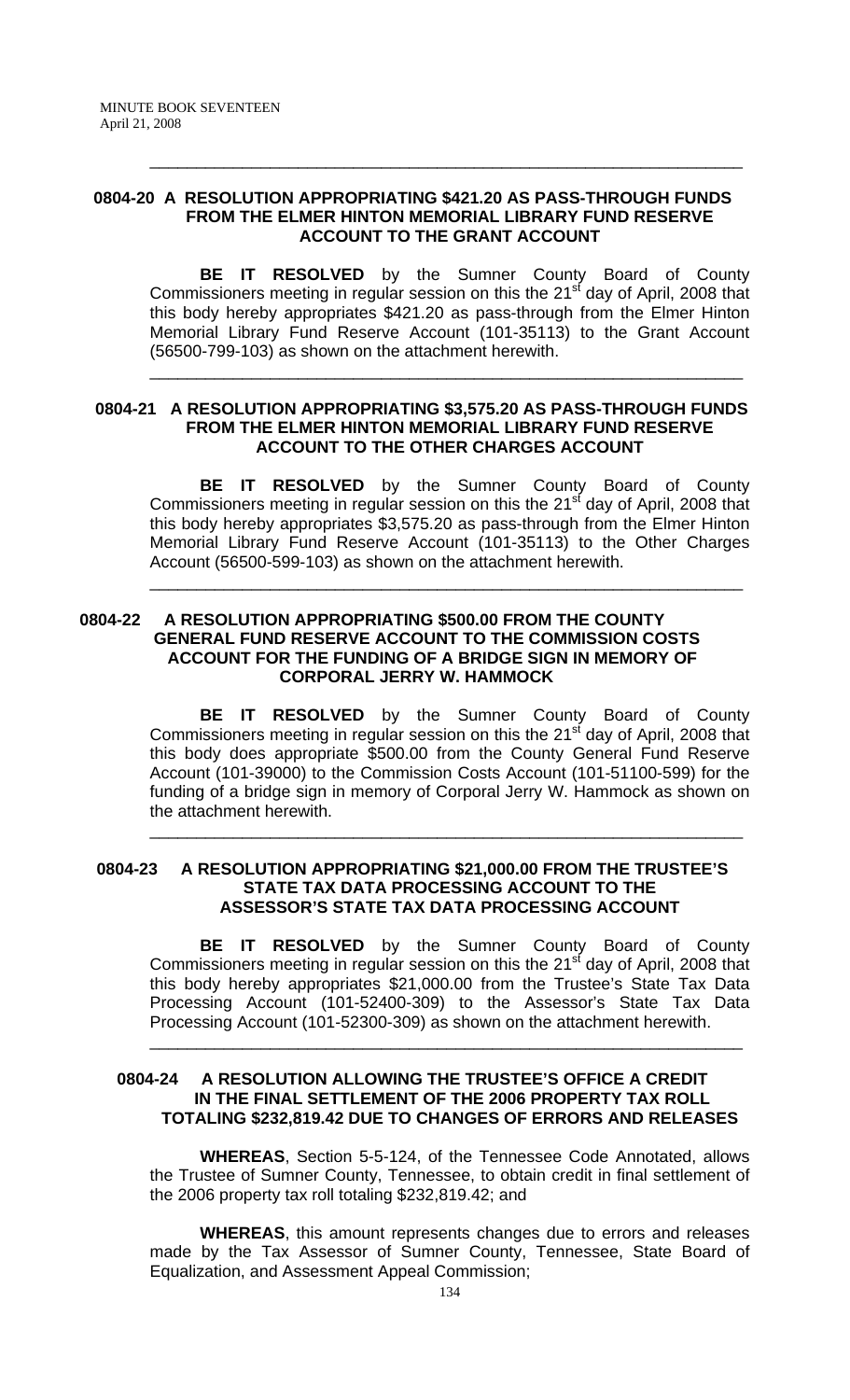**NOW, THEREFORE, BE IT RESOLVED** by the Sumner County Board of County Commissioners meeting in regular session on this the 21st day of April, 2008, that this body does hereby allow the Trustee of Sumner County, Tennessee, a credit in the final settlement of the 2006 property tax roll totaling \$232,819.42 due to changes of errors and releases (a list of which is attached).

\_\_\_\_\_\_\_\_\_\_\_\_\_\_\_\_\_\_\_\_\_\_\_\_\_\_\_\_\_\_\_\_\_\_\_\_\_\_\_\_\_\_\_\_\_\_\_\_\_\_\_\_\_\_\_\_\_\_\_\_\_\_\_\_

#### **0804-25 A RESOLUTION FOR 2006 PROPERTY TAX ROLL PICK-UPS SETTLEMENT**

 **WHEREAS**, Section 5-5-124, of the Tennessee Code Annotated, allows the Trustee of Sumner County, Tennessee, to obtain credit in final settlement of the 2006 property tax roll totaling \$508,701.32; and

**WHEREAS**, this amount represents changes due to pick-ups added by the Tax Assessor of Sumner County, Tennessee, State Board of Equalization, and Assessment Appeal Commission;

**NOW, THEREFORE, BE IT RESOLVED**, by the Sumner County Board of County Commissioners meeting in regular session on this the  $21<sup>st</sup>$  day of April, 2008, that this body does hereby allow the Trustee of Sumner County, Tennessee, a credit in the final settlement of the 2006 property tax roll totaling \$508,701.32 due to pick-ups added.

\_\_\_\_\_\_\_\_\_\_\_\_\_\_\_\_\_\_\_\_\_\_\_\_\_\_\_\_\_\_\_\_\_\_\_\_\_\_\_\_\_\_\_\_\_\_\_\_\_\_\_\_\_\_\_\_\_\_\_\_\_\_\_\_

## **0804-26 A RESOLUTION DECLARING VARIOUS ITEMS AS SURPLUS AND AUTHORIZING DISPOSAL OR SALE OF SAME PURSUANT TO EXISITING POLICIES AND PROCEDURES**

 **BE IT RESOLVED** by the Sumner County Board of County Commissioners meeting in regular session on this the  $21<sup>st</sup>$  day of April, 2008 that this body does hereby declare the items as surplus as shown on the attachments; and

**BE IT FURTHER RESOLVED** that the sale of the same is authorized pursuant to existing policies and procedures; and

**BE IT FURTHER RESOLVED** that in the event items do not sale, disposal of same is approved pursuant to existing policies and procedures.

\_\_\_\_\_\_\_\_\_\_\_\_\_\_\_\_\_\_\_\_\_\_\_\_\_\_\_\_\_\_\_\_\_\_\_\_\_\_\_\_\_\_\_\_\_\_\_\_\_\_\_\_\_\_\_\_\_\_\_\_\_\_\_\_

# 0804-27 A RESOLUTION APPROVING THE 4<sup>th</sup> ANNUAL BOY SCOUTS  **CAR SHOW ON A PORTION OF THE OLD BEECH SCHOOL PROPERTY SUBJECT TO FINAL APPROVAL**

 **BE IT RESOLVED** by the Sumner County Board of County Commissioners meeting in regular session on this the  $21<sup>st</sup>$  day of April, 2008 that this body hereby approves the use of a portion of the Old Beech School property by the Boy Scouts Club for a car show provided proof of appropriate insurance is delivered to the Law Director's Office and the date for such show is approved by all appropriate parties.

# **PROPERTY TAX REFUNDS**

\_\_\_\_\_\_\_\_\_\_\_\_\_\_\_\_\_\_\_\_\_\_\_\_\_\_\_\_\_\_\_\_\_\_\_\_\_\_\_\_\_\_\_\_\_\_\_\_\_\_\_\_\_\_\_\_\_\_\_\_\_\_\_\_\_\_\_\_

 The following property tax refunds were included on the Consent Agenda: Tax Refund Cliburn, Thomas etux \$688.56 Kathy J Property Tax Collections